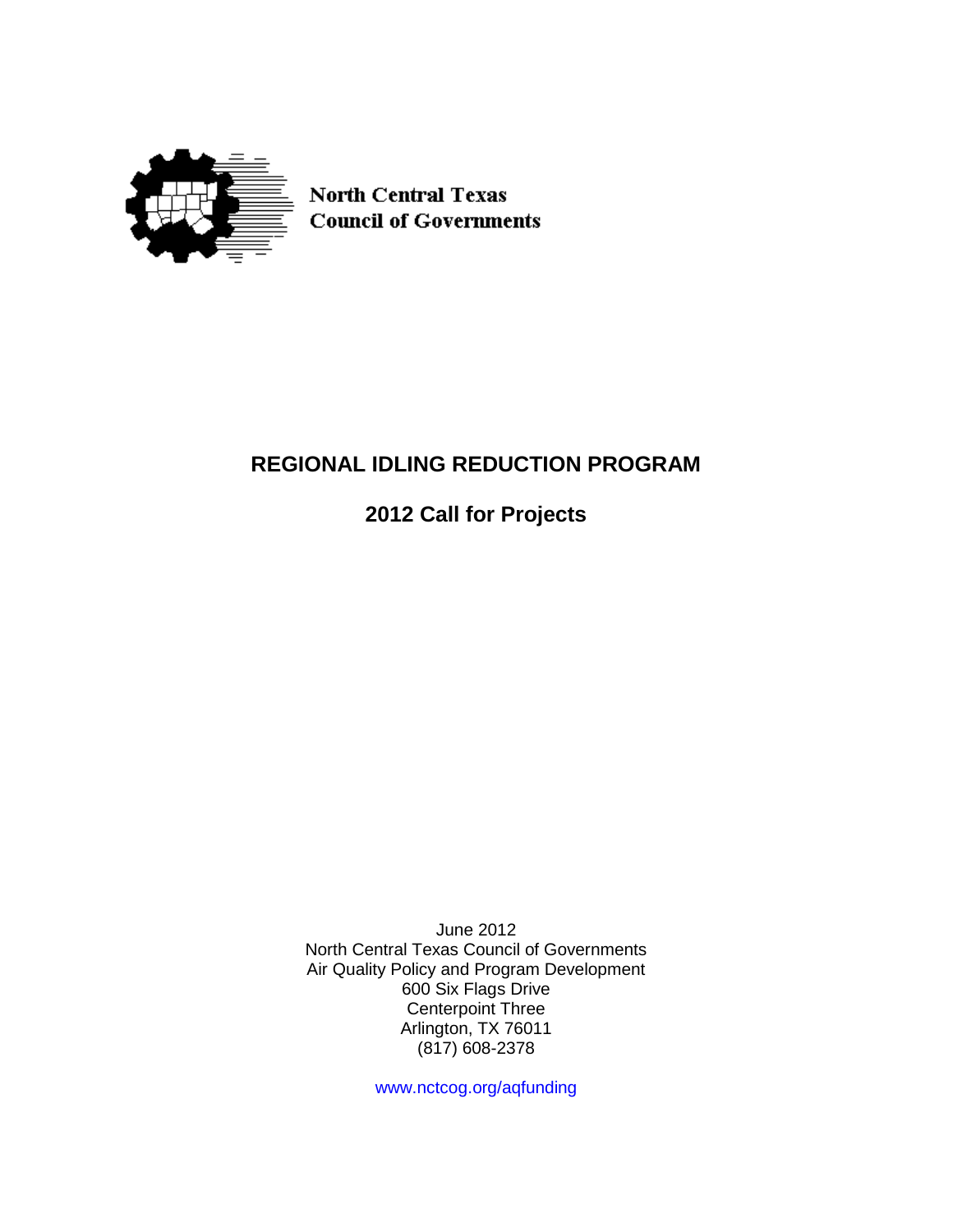## **CONTENTS**

| <b>PURPOSE</b>  |  |
|-----------------|--|
|                 |  |
|                 |  |
|                 |  |
|                 |  |
|                 |  |
|                 |  |
|                 |  |
|                 |  |
|                 |  |
| <b>SCHEDULE</b> |  |
|                 |  |
|                 |  |
|                 |  |
|                 |  |
|                 |  |
|                 |  |
|                 |  |
|                 |  |
|                 |  |
|                 |  |
|                 |  |
|                 |  |
|                 |  |
|                 |  |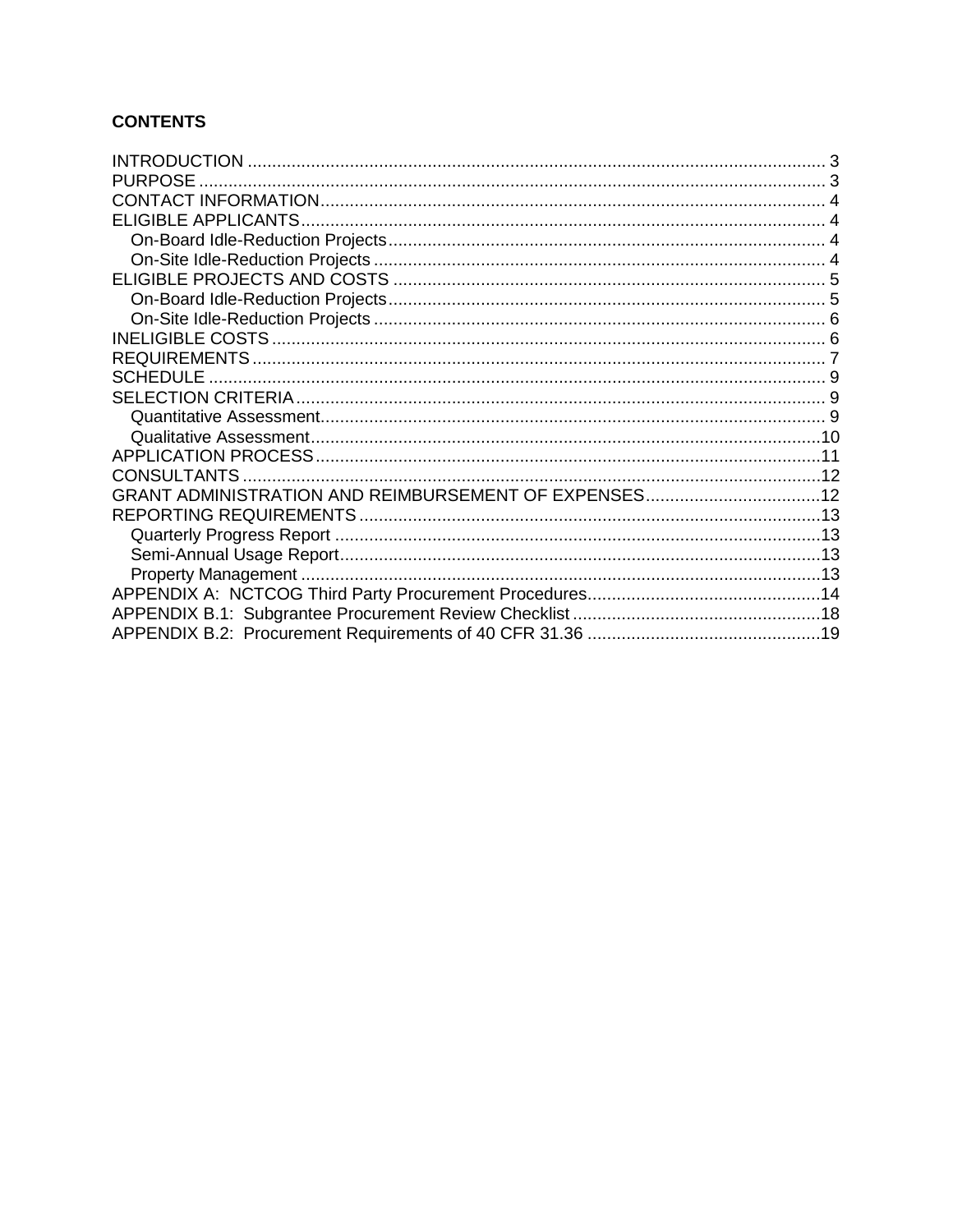## <span id="page-2-0"></span>**INTRODUCTION**

The Regional Idling Reduction Program (RIRP) was established to provide financial assistance for the purchase and installation of technologies that reduce emissions due to the unnecessary idling of on-road vehicles and non-road equipment in the Dallas-Fort Worth (DFW) ozone nonattainment area. Grants may be awarded for eligible on-board and on-site idle-reduction projects. Funds for this Call for Projects (CFP) are made available by the Regional Transportation Council (RTC) through the Congestion Mitigation and Air Quality (CMAQ) Program. The CFP is administered by the North Central Texas Council of Governments (NCTCOG) and is consistent with requirements set forth by the CMAQ program.

This document contains criteria for grants awarded through the RIRP 2012 CFP.

## <span id="page-2-1"></span>**PURPOSE**

Currently, ten counties in the North Central Texas region, including Collin, Dallas, Denton, Ellis, Johnson, Kaufman, Parker, Rockwall, Tarrant, and Wise Counties, are classified as nonattainment under the National Ambient Air Quality Standard for ozone. This means that ground-level ozone concentrations in these counties exceed the federal health-based limit as set forth by the Environmental Protection Agency (EPA). Ozone is formed when nitrogen oxides  $(NO<sub>x</sub>)$  and volatile organic compounds (VOC) react in the presence of sunlight and heat. The ten-county nonattainment area has been classified as "moderate nonattainment" as the region was unable to demonstrate compliance with the 2008 8-hour ozone standard. These circumstances underscore the continued need to invest in projects that reduce ozone-forming emissions in the DFW nonattainment area.

Numerous efforts are being implemented to reduce emissions that contribute to ozone formation. One strategy to address these emissions is to reduce or eliminate unnecessary idling of on-road vehicles and non-road equipment. The objectives of this CFP are to increase the use, availability, and awareness of technologies that eliminate the need for light- and heavyduty engines to idle; improve air quality and address climate change by reducing emissions; and reduce petroleum consumption in the North Central Texas region. The initial expense of idlereduction technologies can be cost-prohibitive. The RIRP CFP is intended to provide financial assistance to ease the capital burden required to implement on-board and on-site projects that demonstrate emissions reductions through the use of idle-reduction technologies.

EPA has verified many products to achieve emissions reductions by minimizing the need for idling of the primary engine; many can also provide necessary services such as cab heating or cooling and auxiliary power needs. Benefits of reduced engine idle time include not only lower emissions, but also reduced fuel and engine maintenance costs for the vehicle owner. The cost of unnecessary idling, as well as the return on investment for purchasing technological solutions can be estimated through various tools:

- Argonne National Laboratory Light-Duty Vehicle Worksheet: [www.transportation.anl.gov/pdfs/idling\\_worksheet\\_light-duty.pdf](http://www.transportation.anl.gov/pdfs/idling_worksheet_light-duty.pdf)
- Argonne National Laboratory Medium- and Heavy-Duty Vehicle Worksheet: www.transportation.anl.gov/pdfs/TA/361.pdf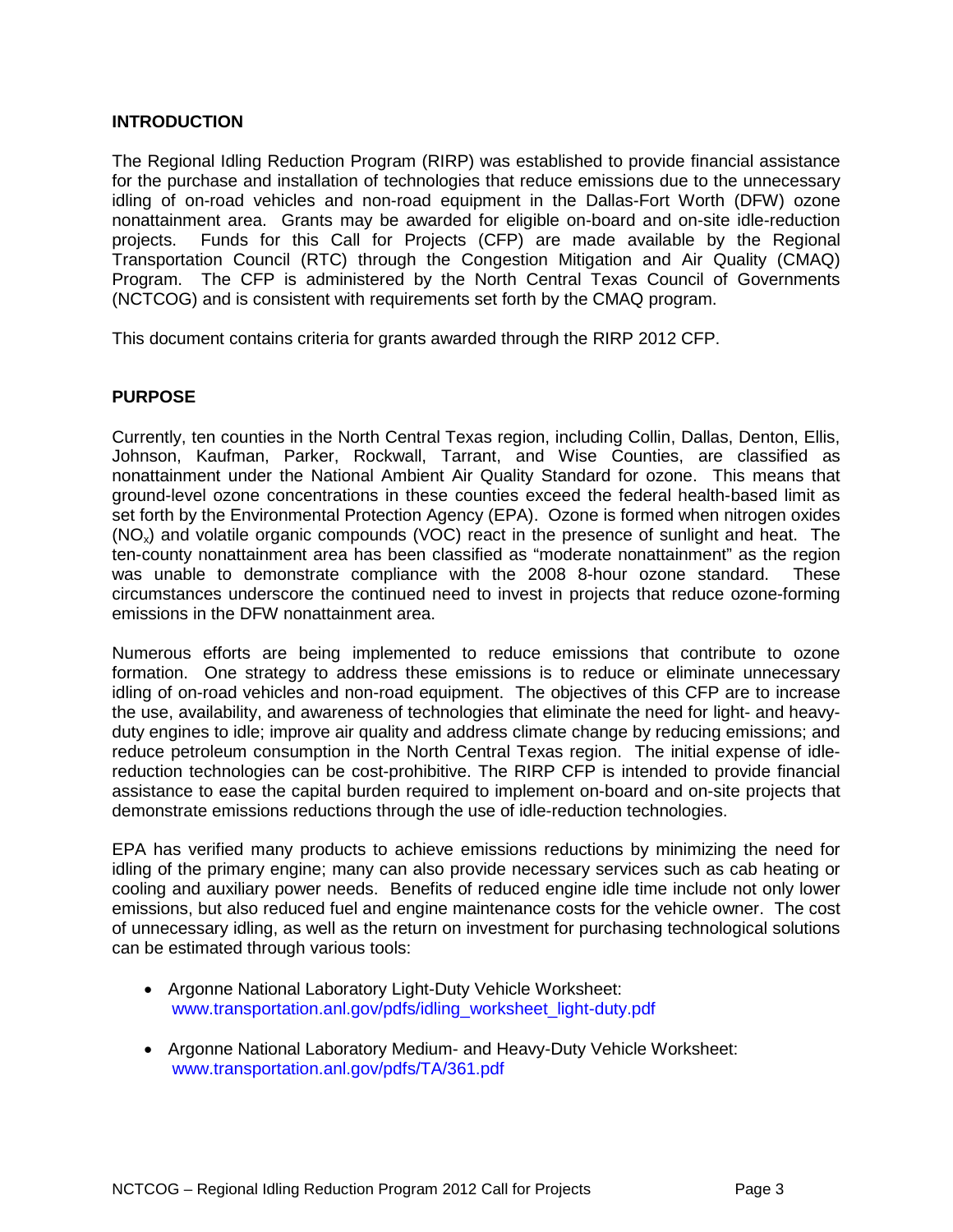• EPA SmartWay<sup>SM</sup> Transport Program Savings Calculator: [www.epa.gov/smartway/transport/calculators/index.htm.](http://www.epa.gov/smartway/transport/calculators/index.htm)

Projects implemented through this funding opportunity will support efforts to reduce ozone concentrations by achieving cost-effective reductions in  $NO<sub>x</sub>$  emissions, and will further enhance air quality by also achieving reductions in particulate matter (PM<sub>2.5</sub>), carbon dioxide (CO<sub>2</sub>), and toxic diesel exhaust. Reductions in petroleum consumption are an additional benefit of the program.

## <span id="page-3-0"></span>**CONTACT INFORMATION**

Please submit any questions or comments to NCTCOG Project Staff. Documents and CFP information, including the on-line application form, are available at www.nctcog.org/dirp.

**Project Lead**<br> **Roxann Nayar, Transportation Planner**<br> **Project Manager**<br> **Project Manager**  $(817)$  608-2378, [rnayar@nctcog.org](mailto:lclark@nctcog.org)

Lori Clark, Principal Transportation Planner<br>(817) 695-9232, Iclark@nctcog.org

## <span id="page-3-1"></span>**ELIGIBLE APPLICANTS**

This funding opportunity is available to both public and private entities who wish to purchase eligible on-board technology for light- or heavy-duty on-road vehicles or non-road equipment, or install on-site idle reduction infrastructure. Businesses or other entities in which an NCTCOG employee, spouse, or family member has a direct or indirect interest, financial or otherwise, may be prohibited from receiving a grant, depending upon the nature of the interest. Any questions regarding the eligibility of an entity to apply for a grant should be referred to the NCTCOG staff early in the application process.

## <span id="page-3-2"></span>*On-Board Idle-Reduction Projects*

Applicants should be the end-user of the idle reduction technology requested and/or should own the vehicles on which the idle reduction technology is installed.

Public sector entities that wish to apply for funds to install on-board technology for idlereduction projects must have adopted the Clean Fleet Vehicle Policy by the application deadline of August 31, 2012. This policy sets guidelines regarding best practices in vehicle acquisition, maintenance, and operations to help minimize emissions from public-sector fleets; it also includes restrictions on vehicle idling and requirements for driver training. Adoption must occur prior to the closing of this CFP and a signed copy of the policy must be submitted to NCTCOG. For more information on the Clean Fleet Vehicle Policy, or to check your organization's status, please visit [www.nctcog.org/fleetpolicy.](http://www.nctcog.org/fleetpolicy) Private sector applicants are encouraged to consider a similar policy for their own fleets.

## <span id="page-3-3"></span>*On-Site Idle-Reduction Projects*

Eligible applicants include entities that will either own or maintain on-site idle-reduction technology. To be eligible, the site must be located within the ten-county DFW ozone nonattainment area outlined in Map 1. Adoption of the Clean Fleet Vehicle Policy is not required for on-site idle reduction project applications. However, adoption of the policy may positively impact project evaluation.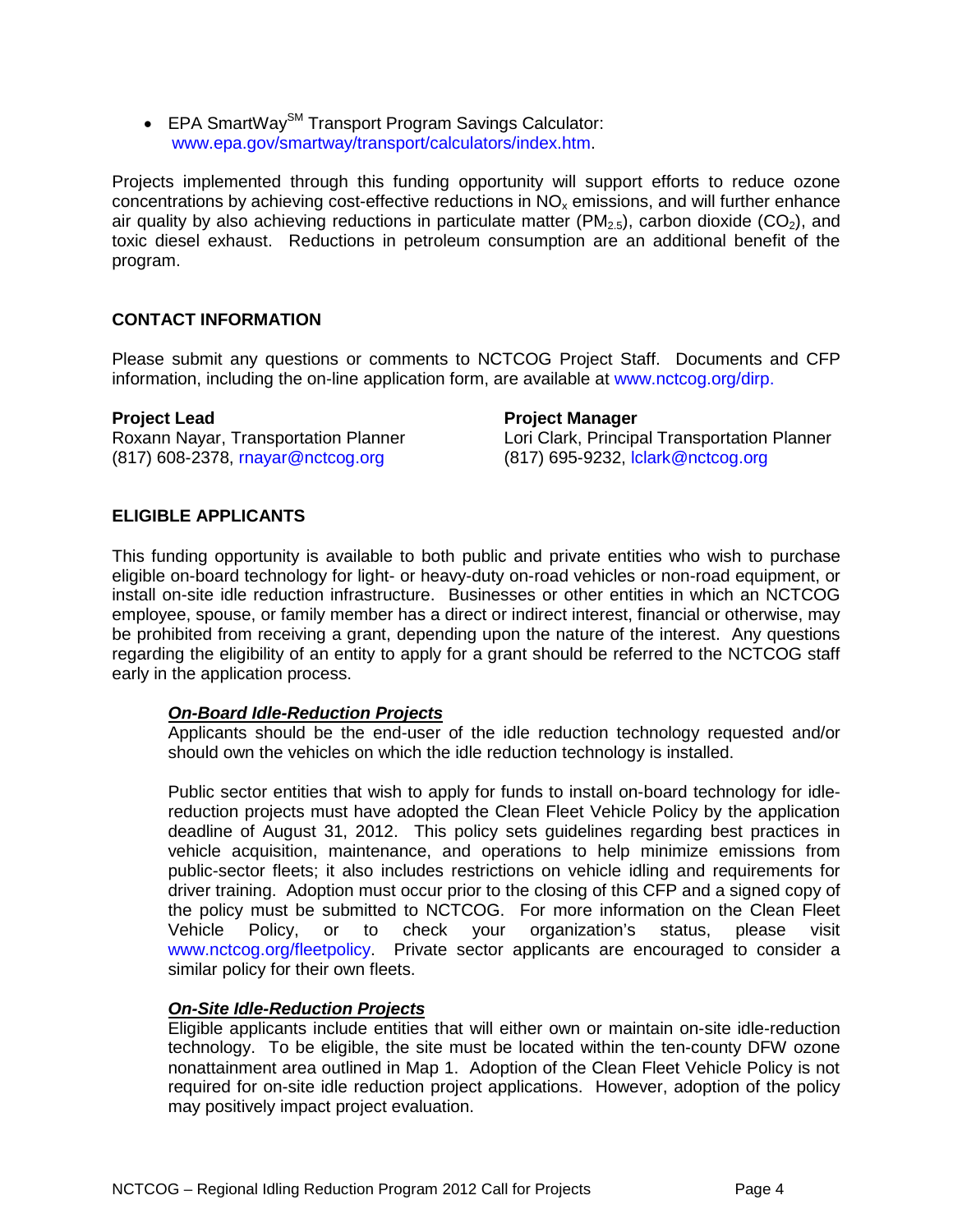

## **MAP 1: DFW OZONE NONATTAINMENT AREA**

## <span id="page-4-0"></span>**ELIGIBLE PROJECTS AND COSTS**

All eligible projects must reduce idling from on-road vehicles or non-road equipment directly, Technologies or systems that provide information to track idling behavior, such as geographic positioning systems (GPS) or telematics, are not eligible. Light- and heavy-duty vehicles and non-road equipment are defined as follows:

- Light-Duty Vehicles: Gross vehicle weight rating (GVWR) of 8,500 pounds or less
- Heavy-Duty Diesel Vehicles: Gross vehicle weight rating (GVWR) of at least 8,501 pounds
- Non-Road Equipment: Engine horsepower of 25 or greater

## <span id="page-4-1"></span>*On-Board Idle-Reduction Projects*

The device must reduce the need for operation of the primary engine during time that the vehicle must remain on but while it is stationary and/or is not actively performing work. The purchase of a vehicle with integrated idle-reduction technologies may also be considered an eligible project. In this type of application, the eligible expense is defined as the incremental cost of purchasing the vehicle with integrated idle-reduction systems versus the conventional version of that same type of vehicle.

- A majority of annual operation must be must be located within the ten-county DFW ozone nonattainment area outlined in Map 1
- Eligible projects include, but are not limited to: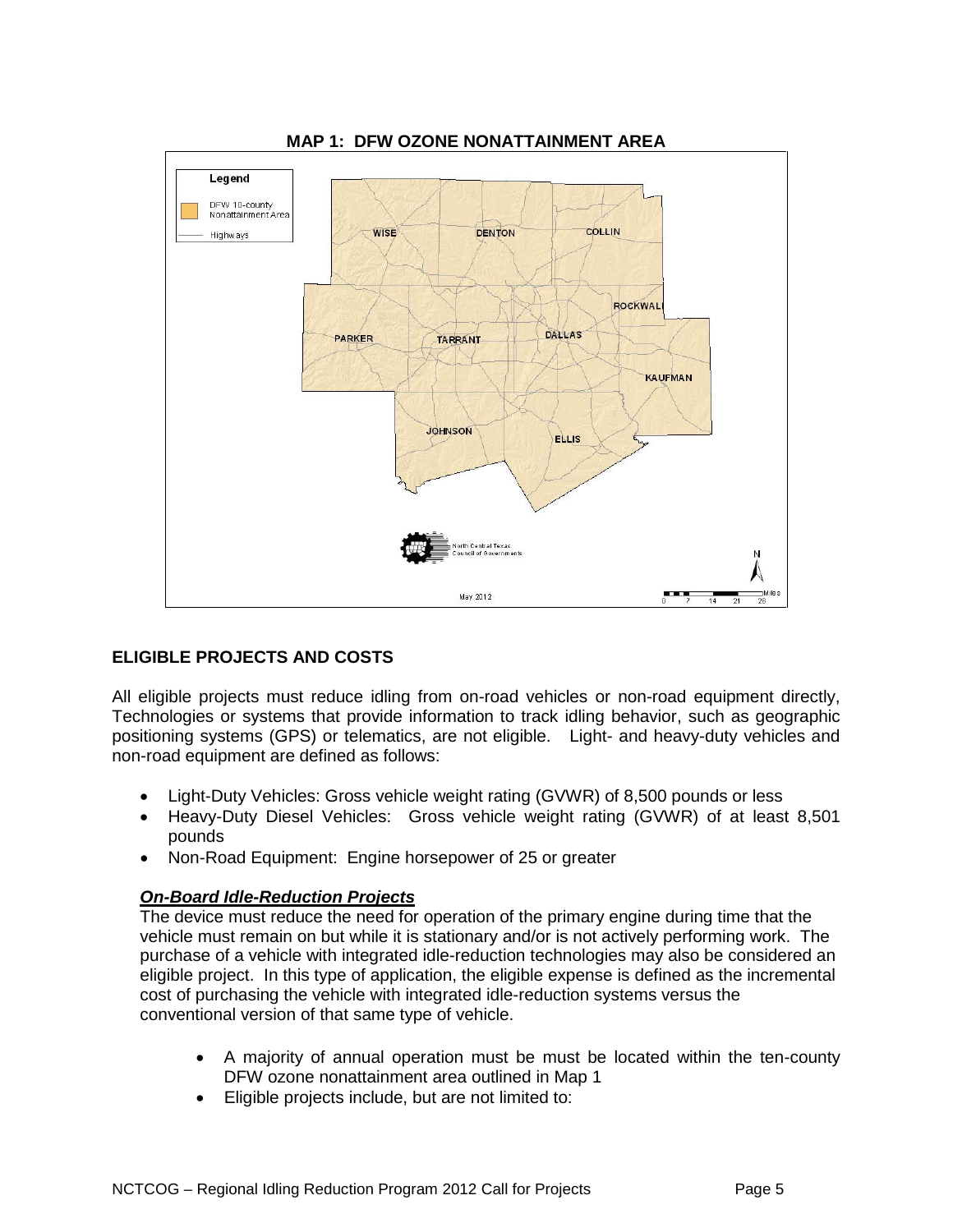- o Purchase/installation of aftermarket technologies such as:
	- **Automatic Shut-Down/Start-Up Systems**
	- **Auxiliary Power Systems**
	- **Auxiliary Power Units (APUs)**
	- **Battery Air Conditioning Systems (BAC)**
	- **Fuel Operated Heaters (FOH)**
	- Thermal Storage Systems (TSS)
- o Purchase of vehicles with integrated idle reduction technologies, such as:
	- Hybrid-Electric Vehicles (only if used in Power Take-Off (PTO) Applications)
- If the vehicle is leased rather than owned, additional conditions apply:
	- o Lease term must exceed the Activity Life.
	- o Applicant must include a statement from the owner of the vehicle (the lessor) indicating knowledge of and support for the proposed idlereduction activity.
- Projects which reduce idling of vehicles used primarily for competition or recreation are not eligible.

## **Funding Level**

- Aftermarket Technologies: Up to 80 Percent of Purchase and Installation Costs
- Vehicles with Integrated Idle Reduction Technologies: Up to 80 Percent of the Incremental Cost of the Vehicle as Compared to a Comparable Conventional (Non-Hybrid) Vehicle

## <span id="page-5-0"></span>*On-Site Idle-Reduction Projects*

An on-site idle-reduction infrastructure project may include the purchase and installation of systems designed to dispense electricity to heavy-duty vehicles or equipment. The electricity should replace the power normally supplied by the primary vehicle or equipment engine. Emphasis will be placed upon projects which serve heavy-duty diesel vehicles.

- Must be located within the DFW ozone nonattainment area illustrated in Map 1.
- If applicant is not the site owner, must have location identified and/or letter of support from site owner.
- Eligible projects include, but are not limited to, installation of:
	- o Electrified Parking Spaces (EPS)
	- o Shore Connection Systems for Locomotives
	- o Truck Stop Electrification (TSE)
- Projects that supply power or electricity to vehicles or equipment used primarily for competition or recreation, or supply electricity used to recharge the battery of a vehicle or piece of equipment that operates solely on electricity rather than an internal combustion engine, are not eligible.

## **Funding Level**

• Up to 80 percent of purchase and installation cost

## <span id="page-5-1"></span>**INELIGIBLE COSTS**

Ineligible Costs may include: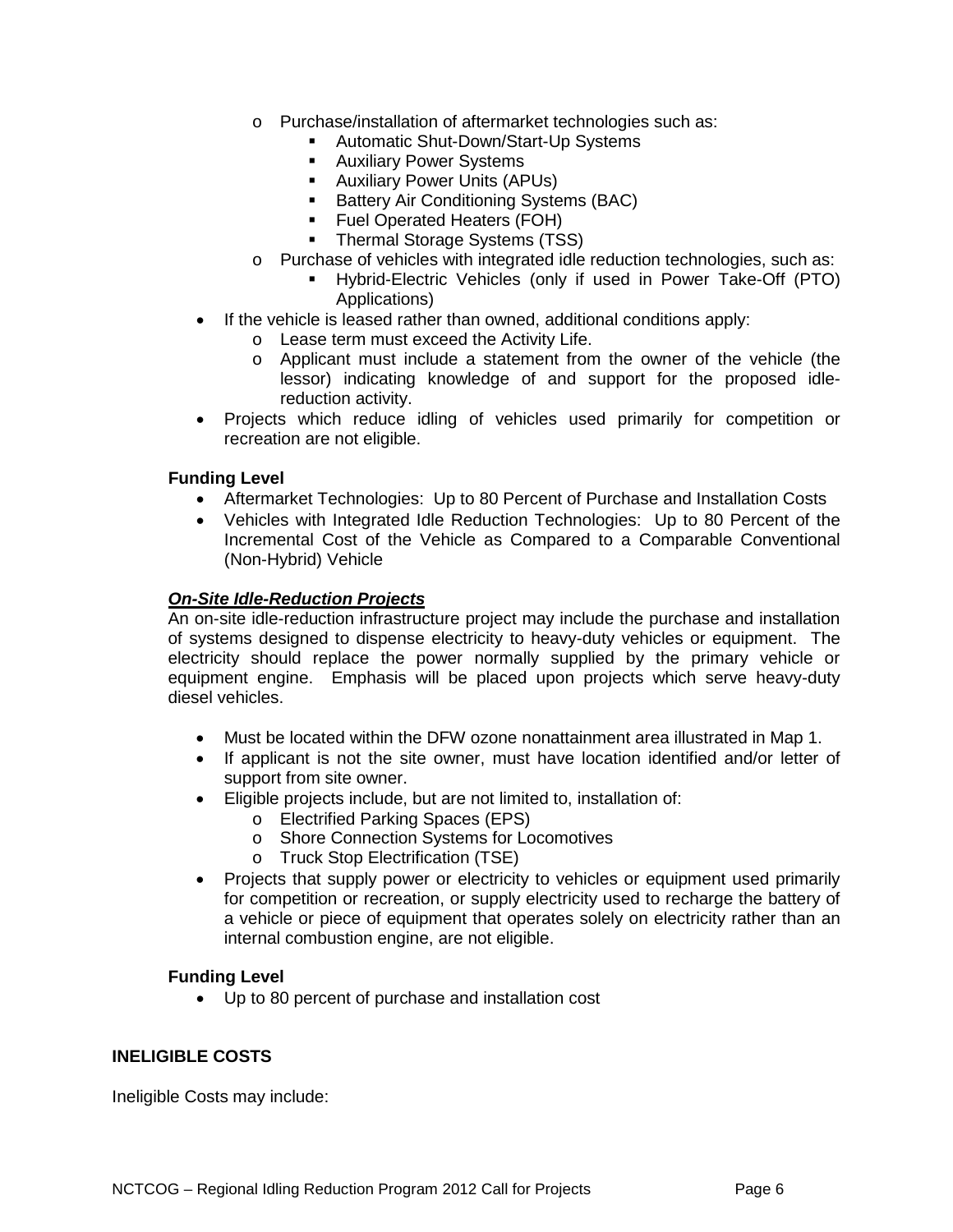- Ongoing operations and maintenance costs for idle reduction technologies.
- Fees associated with Buy Boards and financing.
- Administrative costs and other internal costs of the grant recipient—including but not limited to personnel expenses, internal salaries, indirect costs, and travel.
- Fees for a third-party consultant or dealer hired by the grant recipient to coordinate the application or manage and administer the grant-funded activities, including coordination of the work and submission of reports and paperwork to NCTCOG for the grant recipient. This restriction is not intended to limit the ability of the equipment supplier or installer to include reasonable and necessary costs for managing the work to be performed in the price of the vehicle, equipment, or installation services. The costs for professional services, including engineering and technical work, required for completion of the activity may be included, subject to the restrictions pertaining to that type of project. Per the Uniform Grant Management Standards (UGMS), the cost plus a percentage of cost method of contracting for professional services shall not be used.

## <span id="page-6-0"></span>**REQUIREMENTS**

Projects must comply with the following elements to be considered for funding.

- **Activity Life:** Applicant must continue to own and operate grant-funded technology in a manner consistent with the terms of the RIRP and grant Agreement for a minimum of the following project-specific Activity Life:
	- o On-Board Idle-Reduction Projects:
		- 3 years for aftermarket idle reduction technologies
		- 5 years for integrated idle reduction technologies
	- o On-Site Idle-Reduction Projects: 7 years
- **Buy America**: If projects include the purchase of vehicles with integrated idle reduction technologies, Buy America requirements may apply.
- **Buy American**: If projects include the purchase of iron, steel, and/or manufactured products, Buy American requirements may apply.
- **Clean Fleet Vehicle Policy:** Applicants must have adopted the Clean Fleet Vehicle Policy prior to the application deadline and be in compliance with annual reporting requirements (only applicable for public sector entities applying for on-board idle reduction projects).
	- o Note: Adoption of the Clean Fleet Vehicle Policy is not a requirement for on-site infrastructure of private sector proposals. However, applications that demonstrate adoption of this policy, or adoption of a policy consistent with the principles in the Clean Fleet Vehicle Policy, will be evaluated favorably during project selection.
- **Emissions Credit:** Applicant must surrender emissions reductions to NCTCOG to meet air quality requirements and goals. The recipient may not utilize emissions reductions to satisfy other air quality commitments.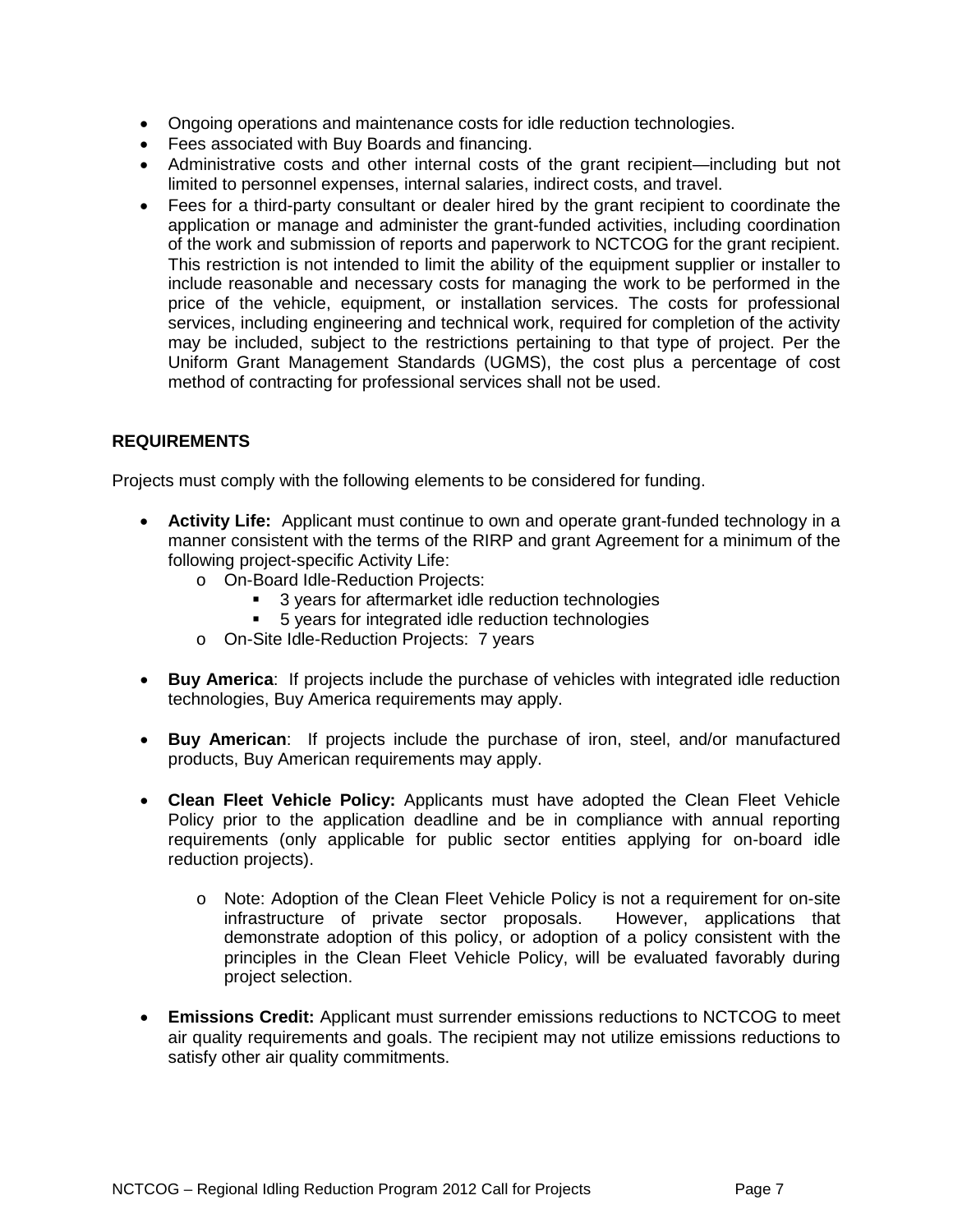- **Financial Disclosure:** Applicant must notify NCTCOG of the value of any existing financial incentive that directly reduces the cost of the proposed activity, including tax credits or deductions, other grants, or any other public financial assistance, to allow for accurate calculation of incremental cost.
- **Local Match:** Applicant must identify source(s) of local match during the application process. RIRP funds cannot be combined with other federal funds or Texas Emissions Reduction Plan (TERP) funds. Matching funds must not already be tied to emission reduction commitments.
- **Notification:** Applicant must agree to notify the NCTCOG of any changes in the following during the Activity Life: termination of use; change in use, sale, transfer, or accidental or intentional destruction of grant-funded equipment or infrastructure.
- **Planning and Purchasing (on-site idle reduction infrastructure):** Subgrantee shall purchase facility components and materials in accordance with all federal, State, and local laws concerning purchase of goods and services. The subgrantee shall oversee the implementation plan and schedules including finalizing permits with building and safety, fire departments; site preparation with concrete, piping and electrical; installation; and facility start-up, training and operation.
- **Procurement:** Awarded applicants under this CFP will have to demonstrate an open, fair, and competitive procurement or purchasing process in compliance with State and federal law. NCTCOG has adopted [Third Party Procurement Procedures](http://www.nctcog.org/trans/air/vehicles/investments/funding/Addendum1-SubgranteeProcurementProcedures-070511.pdf) to assist awarded applicants in complying with these requirements. . These procedures are attached in Appendix A. All awardees under this CFP must 1) maintain a written code or standards of conduct related to contract award and administration, 2) maintain a contract administration system to ensure vendors and contractors perform according to the terms, 3) conduct all procurement transactions in an open, fair, and competitive manner, and 4) maintain written procurement procedures. Appendix A provides guidance on the requirements for each type of procurement by dollar threshold. Appendix B.1 provides a checklist that NCTCOG will use to determine whether awardees have complied with the procurement requirements and Appendix B.2 details federal procurement requirements. Awardees are encouraged to review these procedures carefully. NCTCOG staff is available to assist awarded applicants with regard to questions they may have in meeting these requirements.

In general, projects for this opportunity will fall under one of the following procurement methods:

- o Purchases under \$100,000: must obtain at least two competitive written quotes
- o Purchases over \$100,000: must follow requirements for one of the following:
	- Publicly Advertised Sealed Bid Process
	- Publicly Advertised Competitive Proposal Process
- o Public sector entities may make purchases through governmental cooperative purchasing programs

For purchases over \$100,000 total cost, NCTCOG must approve the recipient's planned procurement process prior to the recipient moving forward with purchases.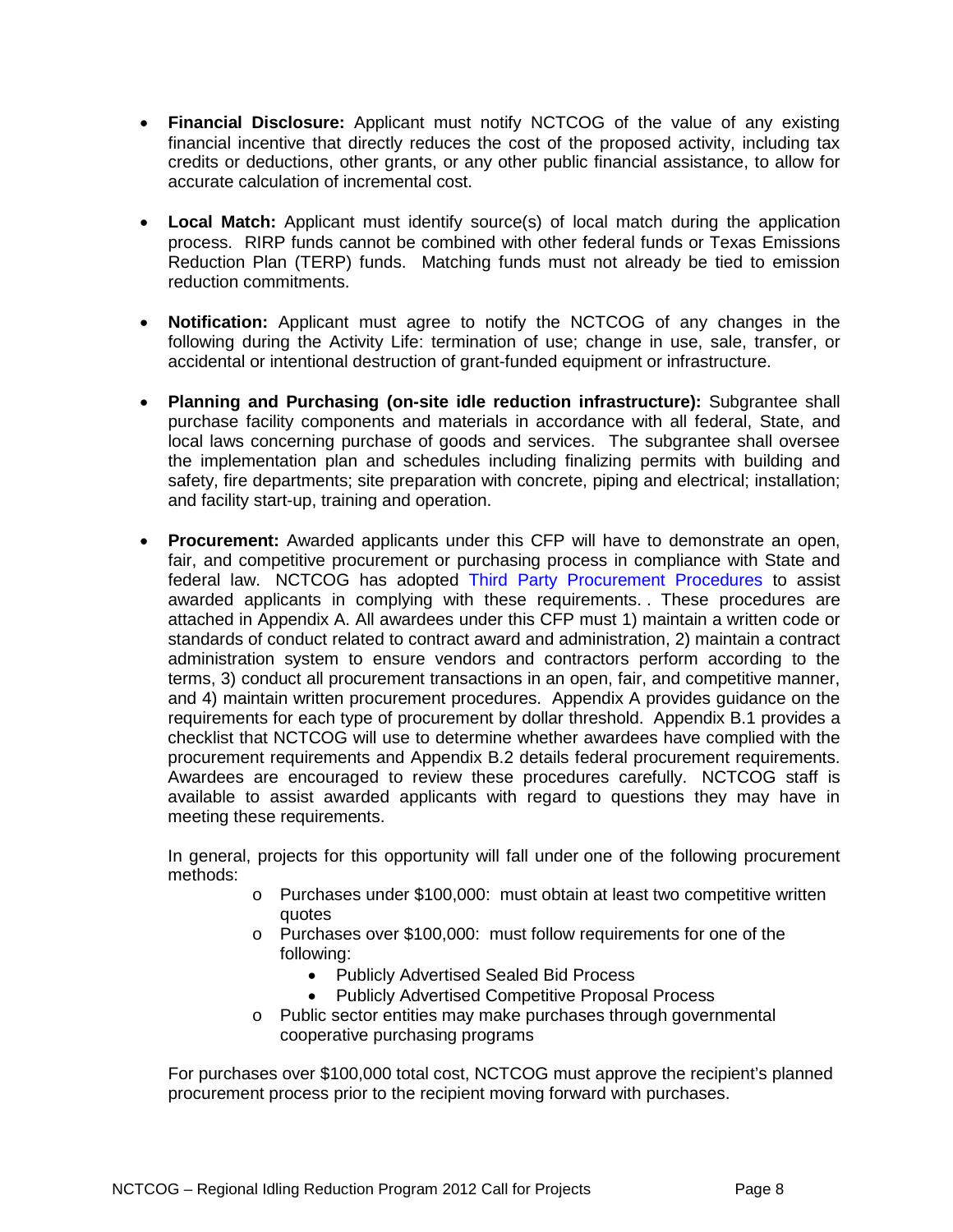- **Project Dates:** Applicant must not incur grant-related expenses or proceed with grant activities prior to issuance of a Notice to Proceed by NCTCOG. All projects must be implemented, and final requests for reimbursement submitted, by July 1, 2013.
- **Project Type:** Applicant must propose to reduce idling of eligible on-road vehicles or non-road equipment through use of an idle-reduction technology that directly reduce idling.
- **Property Management:** At the end of the Activity Life, subgrantee must provide to NCTCOG a written certification of the disposition of grant-funded equipment. The certification shall describe the continued use and condition of the equipment, fair market value, remaining useful life, and any actual or anticipated improvements that may increase the value of the equipment.
- **Reporting Requirements:** Applicant must commit to completing the following reports:
	- o Quarterly Progress Reports (Until Final Reimbursement is Issued)
	- o Semi-Annual Usage Reporting Throughout Activity Life
- **Voluntary Reductions:** Projects must be voluntary in nature and not required by any State or federal law, rule, regulation, memorandum of agreement, or other legally binding document.

| <b>Task</b>                                                  | <b>Estimated Timeframe</b>                    |
|--------------------------------------------------------------|-----------------------------------------------|
| Call for Projects Opens                                      | June 18, 2012                                 |
| Call for Projects Deadline                                   | Friday, August 31, 2012 - 5 p.m. Central Time |
| <b>Finalize Staff Recommendations</b>                        | October 2012                                  |
| <b>STTC Action</b>                                           | September 28, 2012                            |
| <b>RTC Action</b>                                            | October 11, 2012                              |
| Mail Subgrantee Agreements/<br>Notice to Proceed             | October/November 2012                         |
| <b>Executive Board Action</b>                                | October 25, 2012                              |
| <b>Announce Awarded Projects</b>                             | October 2012                                  |
| Project Implementation Deadline/<br><b>Final Invoice Due</b> | July 1, 2013                                  |

## <span id="page-8-0"></span>**SCHEDULE**

## <span id="page-8-1"></span>**SELECTION CRITERIA**

Properly completed applications will be evaluated and ranked by NCTCOG staff based on the following criteria:

## <span id="page-8-2"></span>*Quantitative Assessment*

NCTCOG will quantify potential emissions reductions associated with all idle-reduction projects submitted and will estimate cost per ton of various emissions reduced in the ten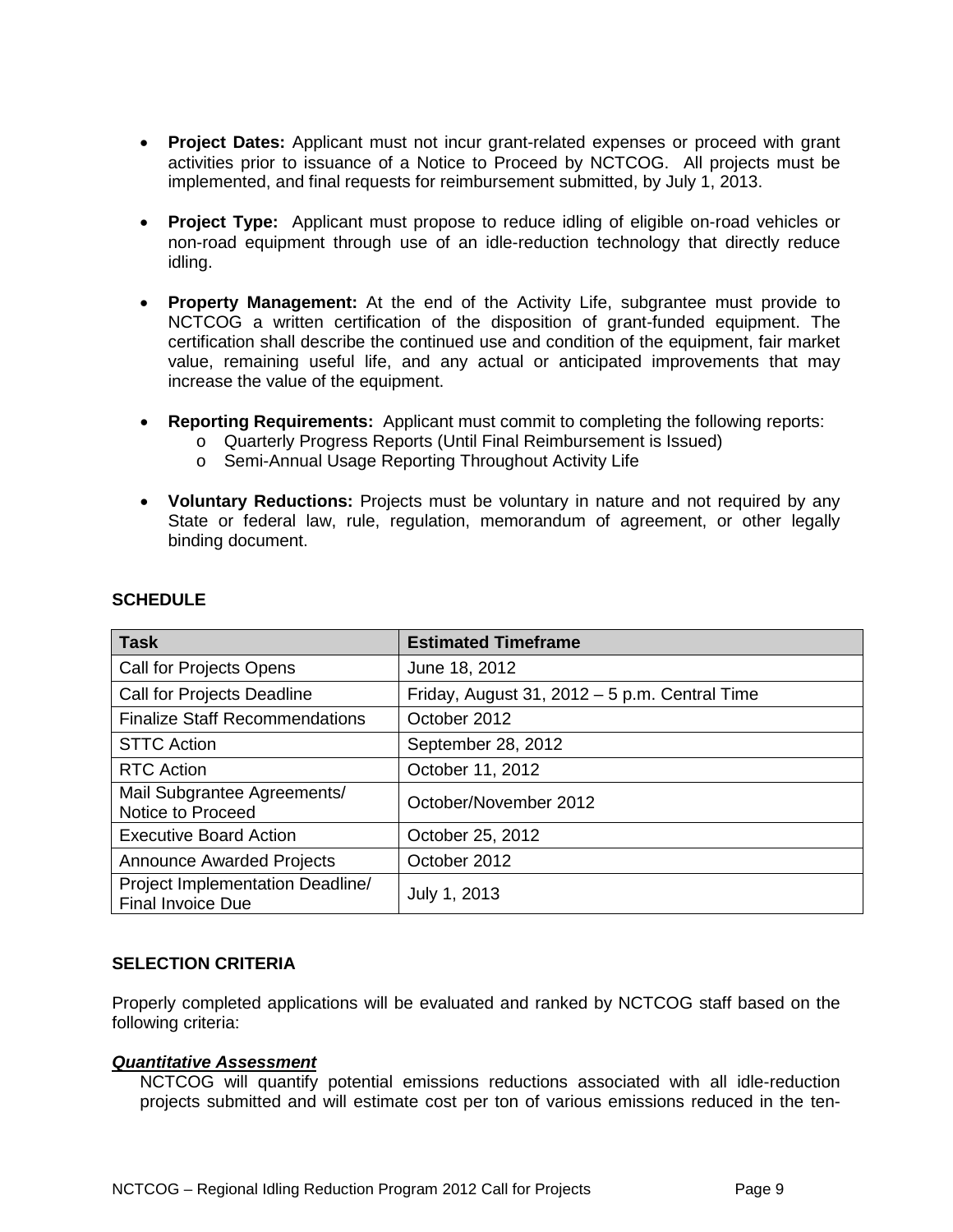county ozone nonattainment area. Cost per ton is calculated based upon the amount of grant funds awarded. Therefore, it should be noted that applicants who offer more than the minimum required local match may achieve a more favorable cost per ton and rank higher in the quantitative assessment.

- Results achieved in the DFW ozone nonattainment area
	- Cost per Ton  $NO<sub>x</sub>$  Reduced
	- Cost per Ton PM Reduced
	- Cost per Ton  $CO<sub>2</sub>$  Reduced
	- Cost per Gallon Gasoline/Diesel Reduced

## <span id="page-9-0"></span>*Qualitative Assessment*

NCTCOG will also conduct a qualitative assessment on all projects submitted. Evaluation criteria include:

- Partnership
	- o Participation in the EPA SmartWay Transport Partnership or Blue Skyways Collaborative and/or participation in other air quality initiatives including previous NCTCOG-administered funding programs
	- o Adoption of Clean Fleet Vehicle Policy
		- Public Sector Applicants: Required for On-Board Idle Reduction Projects
		- Private Sector Applicants: Encouraged for On-Board Idle Reduction **Projects**
		- All Applicants: May prioritize on-site idle reduction projects located within adopting jurisdiction (a current list of adopting entities is available at [www.nctcog.org/fleetpolicy\)](http://www.nctcog.org/fleetpolicy)
	- o Adoption of Locally Enforced Idling Restrictions (LEIR)
		- Public Sector Applicants: encouraged for all applications
		- Private Sector Applicants: adoption of fleet anti-idling policy encouraged
		- May prioritize projects located within adopting jurisdiction (a current list of adopting entities is available at [www.nctcog.org/trans/air/programs/idling/engineoffnorthtexas/drivers.asp](http://www.nctcog.org/trans/air/programs/idling/engineoffnorthtexas/drivers.asp#Adoptees) [#Adoptees\)](http://www.nctcog.org/trans/air/programs/idling/engineoffnorthtexas/drivers.asp#Adoptees)
- Feasibility/Risk
	- o Timely implementation schedule
	- o Clearly identified project costs, implementation procedures, financial need, and source(s) of applicant match
	- o On-Site Infrastructure proposals with location identified and/or agreements in place to secure property for installation
- RTC Strategic Program Goals
	- o Environmental Justice
		- Located in a community of concern
			- Note: NCTCOG defines a community of concern as an area having a high density of the following protected populations: minority, age 65 and older, disabled, female head of household, and/or below poverty line
			- Applicant qualifies as a disadvantaged business enterprise (DBE), including both minority-owned and woman-owned business enterprises
		- $\circ$  On-site idle reduction projects located in an area without existing facilities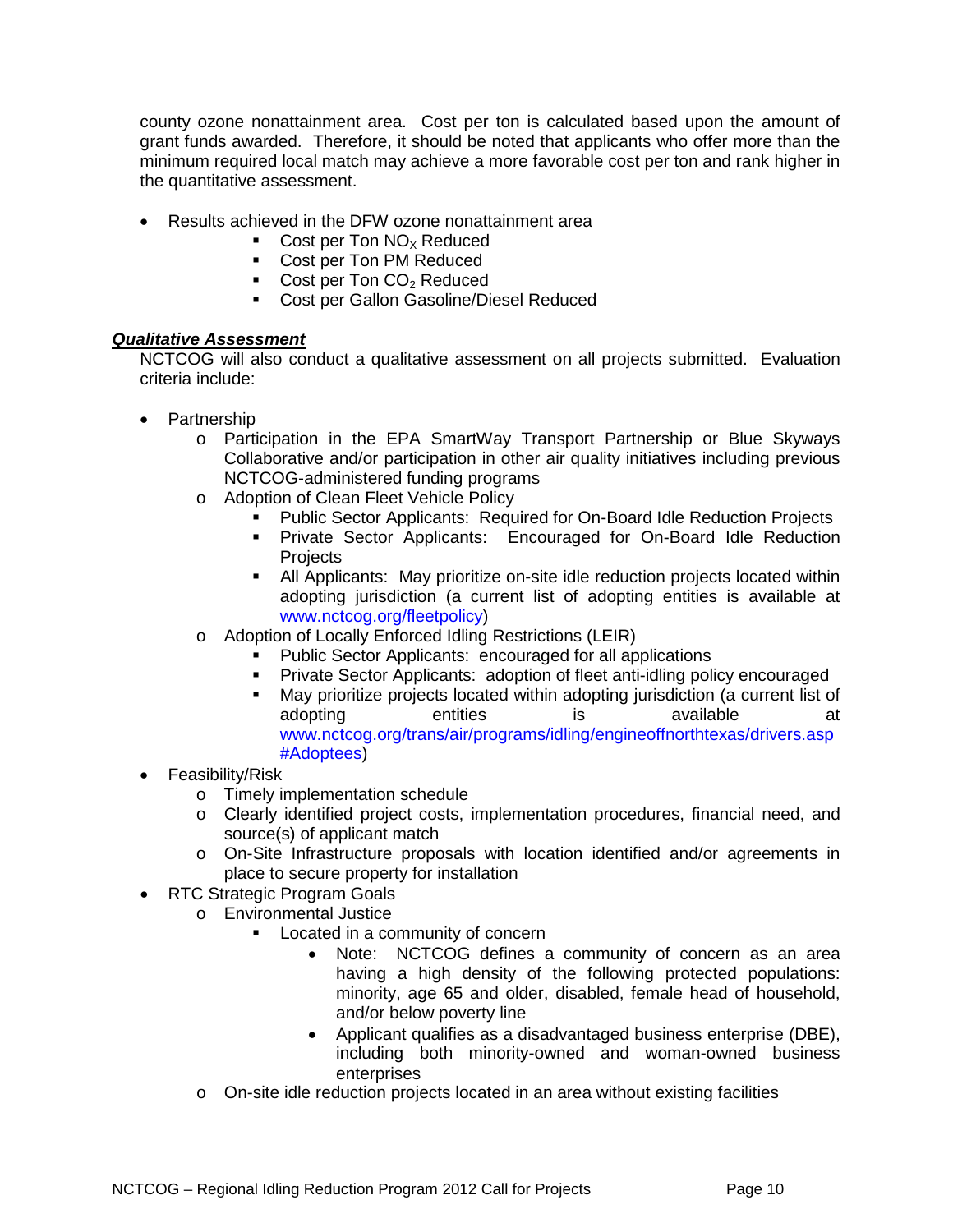o Potential for strategically located emissions reductions

NCTCOG is not obligated to fund a proposal from an applicant that has demonstrated marginal or unsatisfactory performance on previous grants or contracts with NCTCOG and/or other State agencies. NCTCOG is not obligated to fund a proposal from an applicant based on a determination of the risks associated with the applicant, including the financial condition of the applicant and other risk factors as may be determined by NCTCOG.

Regardless of the scores and ranking assigned, NCTCOG may base funding decisions on other factors associated with best achieving the goals of the program, and NCTCOG is not obligated to select a project for funding. Additionally, NCTCOG may select parts of a proposal for funding and may offer to fund less than the dollar amount requested in a proposal.

## <span id="page-10-0"></span>**APPLICATION PROCESS**

To apply for the RIRP 2012 CFP, go to www.nctcog.org/dirp and follow the link to the online application. The steps below outline the procedure for filling out and submitting an application. Supporting documentation, such as cost estimates, must accompany the application and be uploaded with the application. Applicants are advised that online submissions are limited to four (4) megabytes in size.

Download the project detail spreadsheet(s) for specific activity information. Please download one spreadsheet per project type.

Follow instructions to complete the online application. To save answers and come back to the application another time, click "Submit". Please note that all questions must have a complete answered, or placeholder answer in them in order for the form to be saved successfully. Use your Federal Identification Number (FEI) to log back into the system.

- a. Sections I, II, III, IV, and V of the online application include entity and contact information, and Section VI provides an opportunity for applicants to give details about how receiving grant funds will help achieve the overall goals of the RIRP 2012 CFP. Answer the questions as completely as possible.
- b. Required project documents must be uploaded to the RIRP server. All items listed in the Checklist section of this document must be uploaded for the application to be deemed complete. Application submissions are limited to four (4) megabytes in size.

To finalize the application, check the checkbox and click 'Submit'. This action will send the completed application to NCTCOG. A confirmation email will then be sent to the Authorized Official and the Project Representative.

If online submittial is not feasible, submittal instructions will be provided to requesting applicants. Faxed copies of the application packet will not be accepted.

**All [application](http://www.nctcog.org/trans/clean/schoolbus/index.asp?)**s **must be received "in-hand" by 5 pm Central Time on Friday, August 31, 2012.** Applications that are sent by this time but have not yet been received are not considered "in-hand" and will be deemed late. Applications and/or required information that are received after this time and date will be considered late and will not be accepted. Applicants are encouraged to submit applications far enough in advance of the submission deadline to allow NCTCOG staff to review for completeness.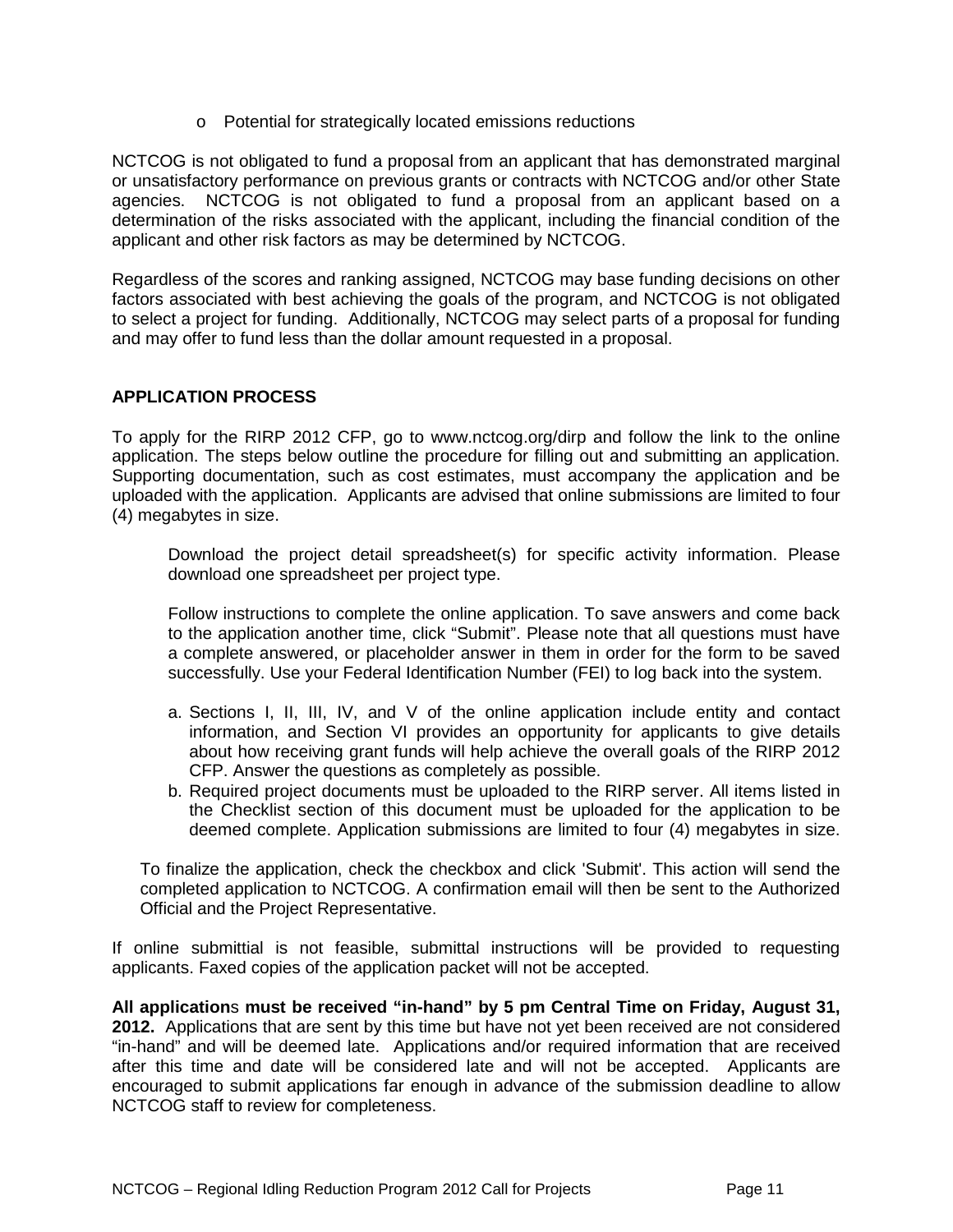## <span id="page-11-0"></span>**CONSULTANTS**

Private consultants may be available to assist in completing and submitting an application. These consultants do not represent NCTCOG, and NCTCOG neither encourages nor discourages the use of a consultant to assist with the application process. NCTCOG has no agreement with any consultant and applications submitted by a particular consultant will not receive any more favorable treatment than other applications. Any fees charged by a consultant are the responsibility of the applicant and may not be charged to the grant, either directly or as an addition to the cost basis of the grant-funded equipment. Also, all purchase decisions must be based on procurement processes which comply with federal standards. It is generally considered acceptable for an applicant to allow assistance from a dealer or an agent of a dealer in preparing an application, as long as any decision by the applicant to purchase the grantfunded equipment from that dealer is made independently and meets federal procurement requirements in the grant contract. **Applicants are advised that NCTCOG staff is available to assist with any questions regarding the program or application.**

## <span id="page-11-1"></span>**GRANT ADMINISTRATION AND REIMBURSEMENT OF EXPENSES**

Successful applicants will be notified of their selection and the amount of grant funding that may be awarded. Entities selected to receive grant funding will be required to execute an Agreement with the NCTCOG. All services or work carried out under an Agreement awarded as a result of this CFP must be completed within the specific Scope, time frames, and funding limitations. Upon signature and execution of the Agreement by NCTCOG, a copy of the executed Agreement will be returned to the applicant. NCTCOG will issue a Notice to Proceed indicating that the applicant may begin implementation of grant-funded activities.

Grant funds will be paid out on a reimbursement basis for eligible expenses incurred and paid by the grant recipient. A cost may not be considered incurred until the grant-funded technology has been received and accepted by the grant recipient. Requests for reimbursement shall include documentation to show that the technology has been received and installed, and those expenses have been incurred and paid by the grant recipient. Recipients will also have the option to assign their grant payments directly to a dealer or service provider. NCTCOG will supply [reimbursement request](http://www.nctcog.org/trans/air/vehicles/investments/funding/Forms.asp) forms for use by the recipient. *Under no circumstances will reimbursement be made for costs incurred prior to the date of the Notice to Proceed.*

Upon completion of all grant-funded purchases, the grant recipient will need to submit a final request for reimbursement of all remaining unreimbursed expenses.

To further enhance partnership among all entities as well as market technology funded through this program, the grant recipient must also agree to place a label or sticker on the grant-funded vehicle/equipment/technology upon request by NCTCOG.

Applicants that are successfully awarded funding through this CFP will be obligated to fulfill the requirements of the Agreement for the duration of the Activity Life, including but not limited to achievement of annual usage requirements, surrender of emissions credits, and completion of reporting requirements to the NCTCOG. Failure to comply with these commitments and/or reporting requirements may result in the return of all or a pro rata share of the grant funds to the NCTCOG.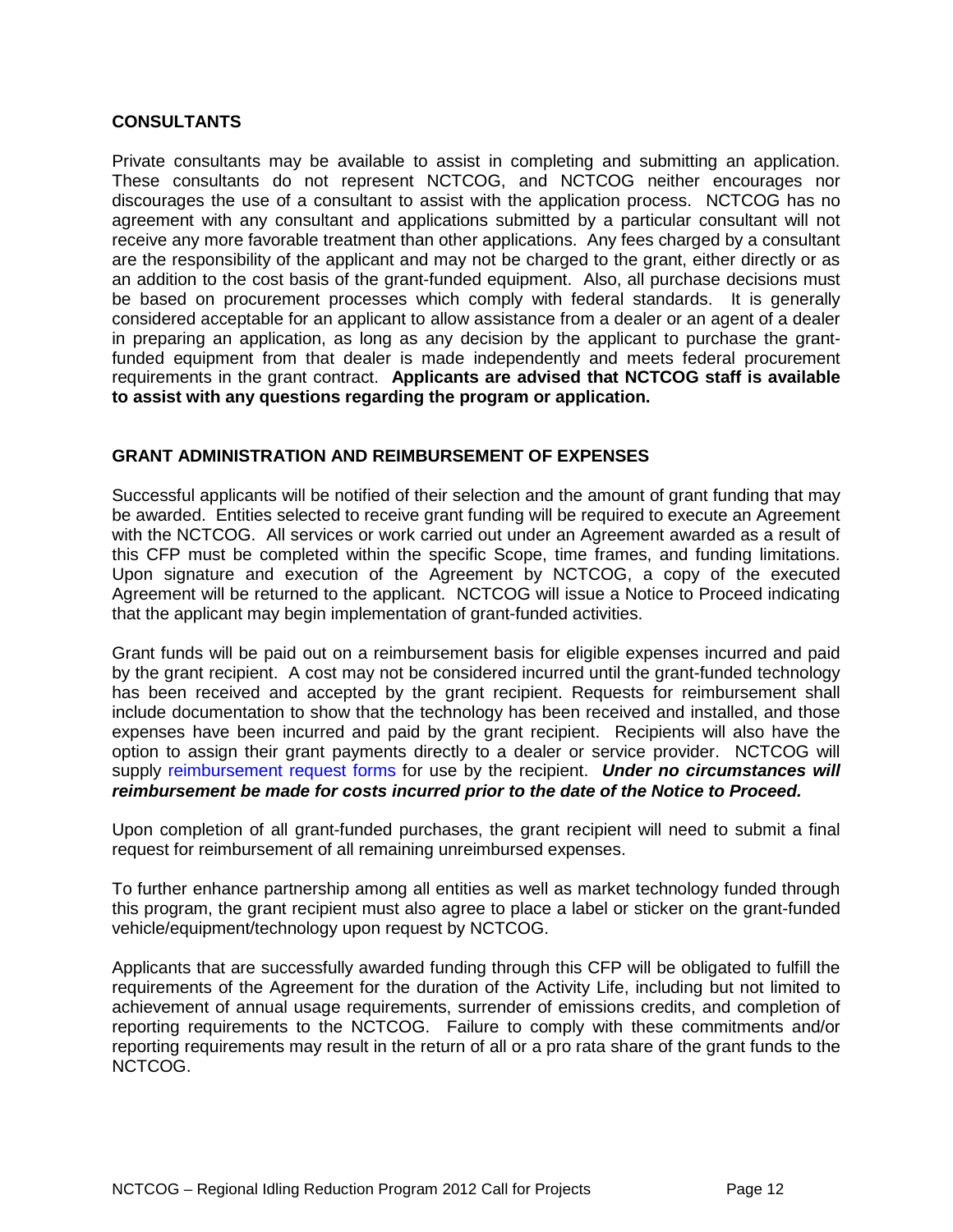Grant recipients are responsible for complying with all U.S. Internal Revenue Service (IRS) laws and rules regarding the taxable status of grants. The grant payments are Form 1099 reportable.

## <span id="page-12-0"></span>**REPORTING REQUIREMENTS**

Award recipients must commit to submitting reports regarding project status for the duration of the Activity Life. Failure to submit these reports pertaining to grant-funded activities may be grounds for termination of Agreement.

## <span id="page-12-1"></span>*Quarterly Progress Report*

All recipients must submit quarterly reports detailing progress toward project completion on a quarterly basis until final reimbursement is issued. A template will be provided by NCTCOG.

## <span id="page-12-2"></span>*Semi-Annual Usage Report*

A Semi-Annual Usage Report must be submitted by January 15 and July 15 for the duration of the approved Activity Life. Required reporting will include information similar to the following, for each activity:

- Hours Logged on the Idle Reduction Vehicle/Technology for the Six-Month Reporting Period
- Cumulative Hours Logged on the Idle Reduction Vehicle/Technology
- Percent of Time Operating in DFW Ozone Nonattainment Area for the Six-Month Reporting Period
- Operational Issues or Changes (if any, such as significant maintenance concerns, repair needs, etc.)

Usage reporting will be completed online through the NCTCOG website [\(www.nctcog.org/trans/air/programs/reporting/index.asp\)](http://www.nctcog.org/trans/air/programs/reporting/index.asp). A username and password will be provided prior to the end of the first reporting period.

## <span id="page-12-3"></span>*Property Management*

At the end of the Activity Life, or upon transfer of ownership, a written certification must be submitted documenting the continued use and condition of the vehicle/technology, fair market value, remaining useful life, and any actual or anticipated improvements that may increase the value of the vehicle/technology.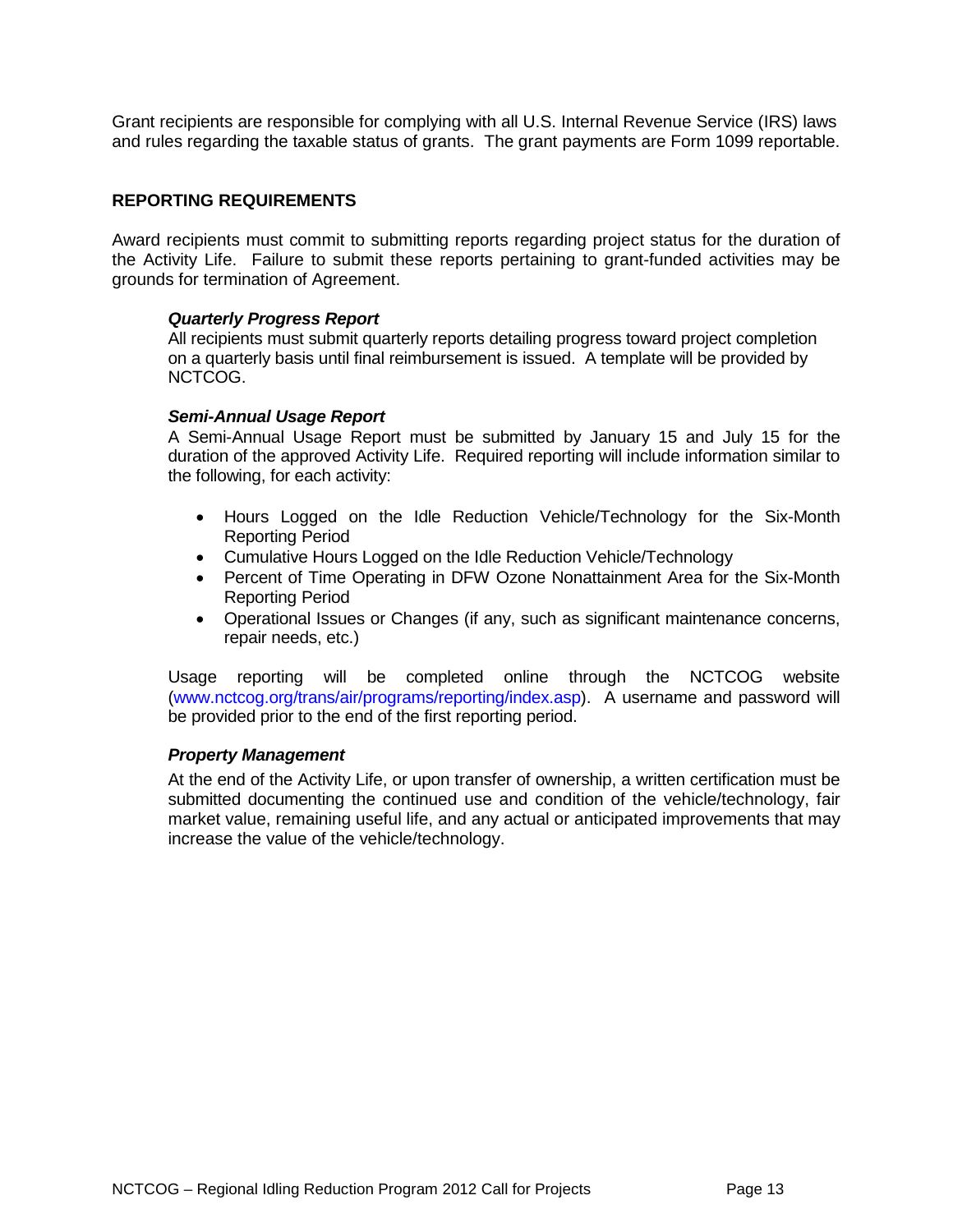## **APPENDIX A: NCTCOG Third Party Procurement Procedures**

## <span id="page-13-0"></span>**Overview**

These procedures establish standards and guidelines for the North Central Texas Council of Governments' (NCTCOG) subgrantees for procurement of goods and services through Third Party Contracts, in accordance with 49 CFR Part [1](#page-0-0)8.36 and 40 CFR Part  $31.36$ .<sup>1</sup> These procedures have been developed to ensure fair, open, and competitive opportunities for all parties involved in the procurement. In order to assist NCTCOG's subgrantees in complying with federal procurement requirements, NCTCOG will publish these procedures as part of calls for projects to make potential applicants aware of these requirements in advance of submitting applications to NCTCOG for funding consideration. In addition, NCTCOG will periodically hold workshops on procurement and other compliance requirements to assist subgrantees in meeting these objectives.

## **Compliance with Federal Regulations**

Subgrantees shall comply with applicable federal, State, and local laws and regulations, and conform to the standards set forth in 49 CFR Part 18.36 or applicable governing standards published by the awarding agency. These guidelines apply to purchases for contractual services, commodities, and equipment funded with federal and State funds.

## **Use of Lower-Tier Subgrantees**

If the provisions of a NCTCOG agreement allow a lower-tier subgrantee to manage and administer NCTCOG supported projects, the lower-tier subgrantee must also comply with applicable federal, State, and local laws, and all guidelines established by the applicable funding agency.

## **Conflict of Interest**

There can be no conflict of interest, real or apparent, in the award or administration of a contract supported by federal funds. The subgrantee shall maintain a written code or standards of conduct which shall govern the performance of their officers, employees, or agents engaged in the award and administration of contracts supported by federal funds.

## **Contract Administration System**

Subgrantees will maintain a contract administration system which ensures that contractors perform in accordance with the terms, conditions, and specifications of their contracts and purchase orders.

## **Open and Fair Competition**

All procurement transactions shall be conducted in a manner that provides maximum open and fair competition consistent with 49 CFR Part 18.36 or applicable federal law. Procurement procedures shall not restrict or eliminate competition. Examples of what is considered to be restrictive of competition include, but are not limited to, the following:

- **Placing unreasonable requirements on firms/service** 
	- providers/vendors/consultants in order for them to qualify to do business;

<span id="page-13-1"></span><sup>1</sup> UNIFORM ADMINISTRATIVE REQUIREMENTS FOR GRANTS AND COOPERATIVE AGREEMENTS TO STATE AND LOCAL GOVERNMENTS; Subpart C, Post-Award Requirements; Changes, Property, and Subawards under the United States Department of Transportation regulations. These procedures are written to comply with grant management standards for all federal agencies (e.g. Environmental Protection Agency, Department of Energy, etc…) as well as subgrantees funded with State funds.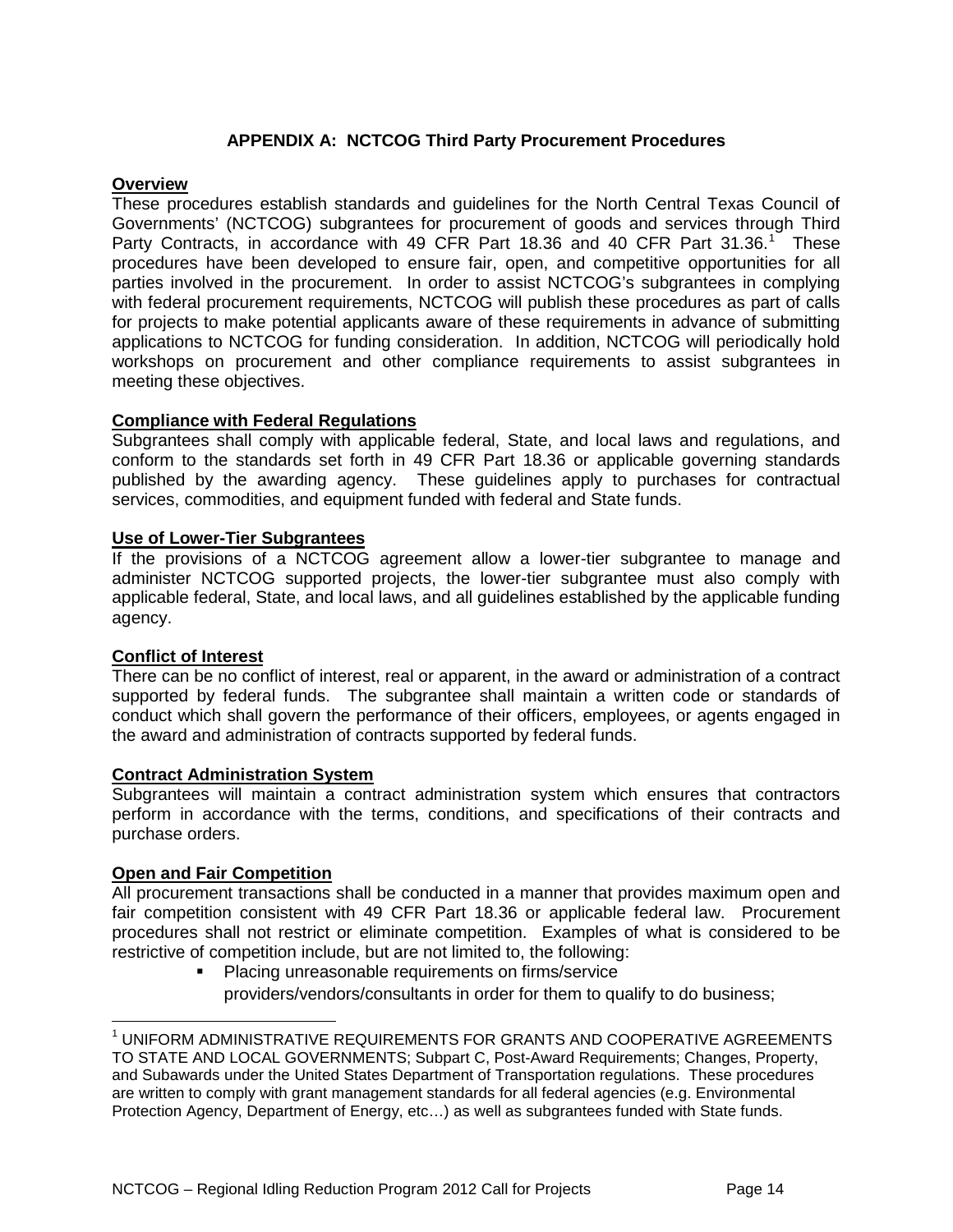- Placing geographical preferences in the evaluation of bids or proposals;
- **Noncompetitive practices between firms/service providers;**
- **•** Organization conflicts of interest;
- Requiring unnecessary experience and excessive bonding requirements; and,
- **Any arbitrary action in the procurement process.**

## **Written Procurement Policies**

The subgrantee shall have written procurement procedures and may adopt by reference procedural requirements of 49 CFR Part 18.36 or applicable federal law.

## **Procurement Guidelines**

NCTCOG, in reviewing subgrantee procurement procedures and policies, will determine consistency with 49 CFR Part 18.36 or the applicable federal law regulating procurement. Stated therein are the governing regulations and implementing guidelines for all procurement activity undertaken with grant funds. Some of those items, with particular applicability to NCTCOG grants, are:

## **Procurement Standards**

- 1. Subgrantees will maintain a contract administration system which ensures that contractors perform in accordance with the terms, conditions, and specifications of their contracts or purchase orders.
- 2. Procedures will allow for analysis of the most economical approach in purchasing, including lease versus purchase alternatives. Each proposed procurement must be reviewed to avoid the purchase of unnecessary or duplicative items.
- 3. Subgrantees will make awards only to responsible contractors possessing the ability to perform successfully under the terms and conditions of a proposed procurement. Consideration will be given to such matters as contractor integrity, compliance with public policy, record of past performance, and financial and technical resources.
- 4. Subgrantees will maintain records sufficient to detail the significant history of procurement.
- 5. These standards do not relieve the subgrantee of any contractual responsibilities under its NCTCOG contracts. The subgrantee is responsible, in accordance with good administrative practice and sound business judgment, for the settlement of all contractual administrative issues arising out of any procurement entered in support of a NCTCOG grant. These include, but are not limited to, source evaluation, protests, disputes, and claims.

## **Method of Procurement[2](#page-13-1)**

All procurement transactions shall be made by one of the following methods:

<span id="page-14-0"></span><sup>&</sup>lt;sup>2</sup><br>Explicit federal and State regulations apply to each procurement method. Subgrantees may proceed with procurement activities only after careful study of the regulations reveals all requirements have been met.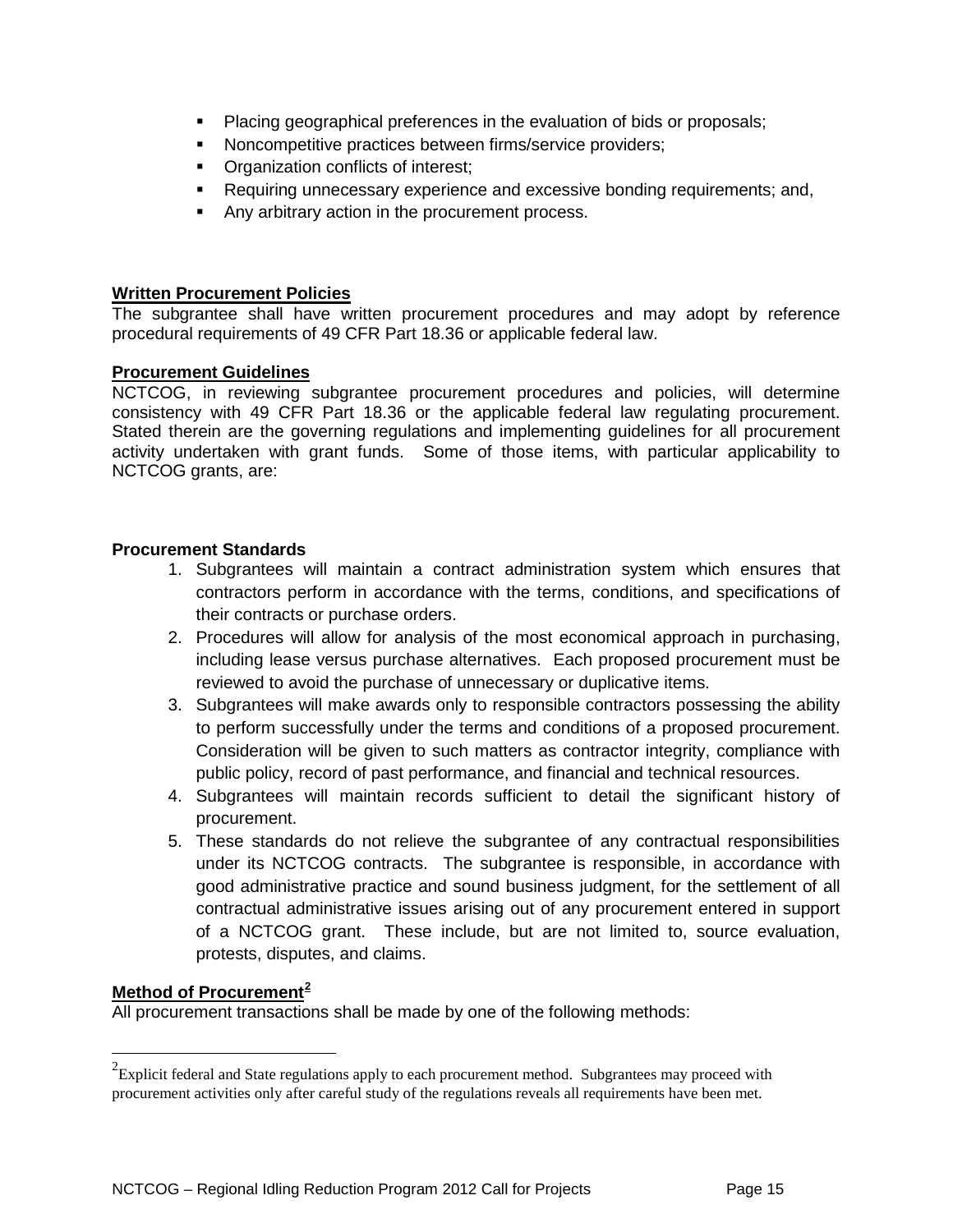## 1. PROCUREMENT BY SMALL PURCHASE PROCEDURES

For procurement of services, supplies, or other property with an aggregate cost of least \$100,000<sup>[3](#page-14-0)</sup>, written price or rate quotations shall be obtained from at least two qualified sources. The aggregate sum of all items being purchased is considered one purchase.

## **Purchases under \$3,000**

Purchases which do not involve the expenditure of at least \$3,000, exclusive of freight or shipping charges, may be made without advertising or otherwise requesting competitive quotes; provided, however, that nothing contained in this paragraph shall be construed to prohibit any agency or governing authority from establishing procedures which require competitive quotes on purchases under \$3,000.

#### **Purchases under \$100,000**

Purchases which involve the expenditure of at least \$3,000 but not more than \$100,000, exclusive of freight and shipping charges, may be made from the lowest and best vendor without publishing or posting advertisements for bids, provided at least two competitive written quotes have been obtained. The term "competitive written quotes" means a quote submitted on a quote form furnished by the subgrantee and signed by authorized personnel representing the vendor, or a quote submitted on a vendor's letterhead or quote form signed by authorized personnel representing the vendor. NCTCOG may request copies of quotes to ensure compliance with this provision as a condition of reimbursement.

## 2. PROCUREMENT BY SEALED BIDS **Purchases over \$100,000**

Public advertisement once each week for two consecutive weeks for competitive sealed bids is required for all purchases that exceed \$100,000. Bids may not be due less than seven working days following the date the last advertisement appears in the public forum.

Purchases that involve expenditure of more than \$100,000, exclusive of freight and shipping charges shall be made from the lowest and best bidder after publicly advertising for competitive sealed bids once each week for two consecutive weeks. The date, as published, for the bid opening, shall not be less than seven working days after the published notice has been completed. The notice shall state the time and place at which bids shall be received; types of supplies, and/or equipment to be purchased, and the contact person. If plans or specifications are not published, notice should state where copies may be obtained. Specifications shall be written so as not to exclude any supplier.

Procurements over \$100,000 by sealed bid must be submitted to NCTCOG for review and approval 30 days prior to initiating the procurement. NCTCOG reserves the right to deny reimbursement upon failure to comply with the approved procurement process or failure to adequately address NCTCOG's comments concerning the proposed procurement process.

## 3. PROCUREMENT BY COMPETITIVE PROPOSALS **Purchases over \$100,000**

Formally publicizing a request for proposals which normally results in conducting competitive negotiation with more than one source submitting an offer. This method is generally used when conditions are not appropriate for the use of sealed bids. All evaluation factors and their relative importance will be identified. There will be procedures for technical evaluations

 $3$  This purchase threshold is to be utilized for subgrantee procurements with federal funds. Separate thresholds may be permitted or required under State law for State funded grants.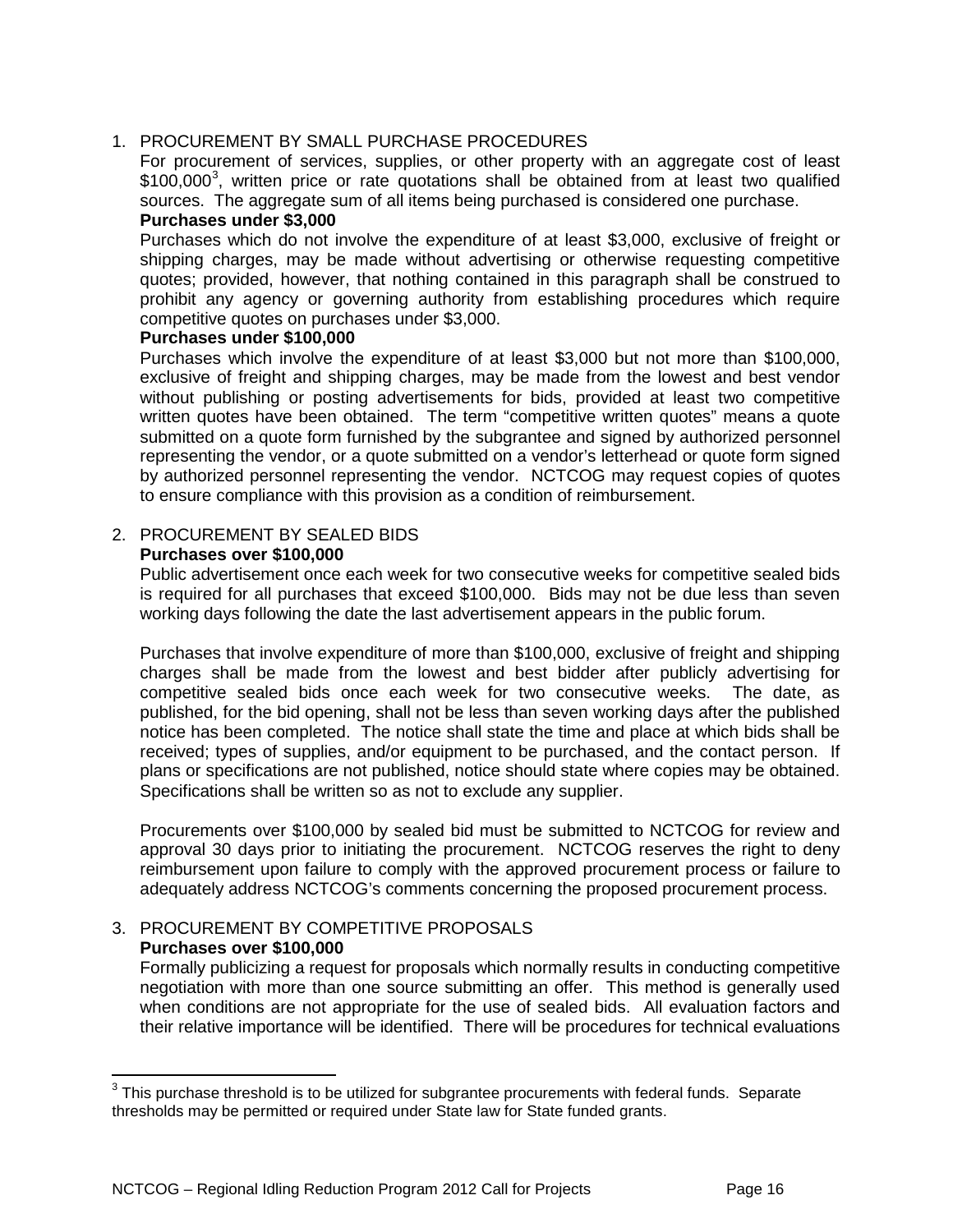of the proposal and selection of an awardee. Awards are made to the proposal most advantageous to the program, with price and other factors considered.

Procurements over \$100,000 competitive proposal must be submitted to NCTCOG for review and approval 30 days prior to initiating the procurement. NCTCOG reserves the right to deny reimbursement upon failure to comply with the approved procurement process or failure to adequately address NCTCOG's comments concerning the proposed procurement process.

## 4. SOLE SOURCE PROCUREMENT

Noncompetitive items are items available from one source only. In connection with the purchase of noncompetitive items only available from one source, a certification of the conditions and circumstances requiring the purchase shall be filed by the subgrantee with the appropriate NCTCOG project manager. Upon receipt by the NCTCOG project manager, the certification will be forwarded to the appropriate NCTCOG personnel for approval of the request.

Only after receiving authorization from NCTCOG will the purchase be deemed a sole source procurement. All authorizations must be received prior to any procurement transactions. The appropriate NCTCOG personnel may authorize a sole source procurement under the conditions defined in State law, provided that the sole source procurement shall be made according to the established purchasing rules and regulations and shall not be made so as to circumvent the competitive purchasing requirements.

5. PURCHASES UNDER GOVERNMENTAL COOPERATIVE PURCHASING PROGRAMS Eligible entities that can purchase under State contracts or other governmental cooperative purchasing programs can do so without prior approval or obtaining written quotes. All other purchases must follow the guidelines outlined in the Contracting Procurement Procedures.

## 6. EMERGENCY PROCUREMENT

NCTCOG may approve an emergency procurement under the conditions defined in federal and State law, provided such emergency procurement shall be made with such competition as is practicable under the circumstance.

## **Subgrantee Files**

Each subgrantee must maintain adequate files to support any purchases made. A copy of the quotes that were obtained (purchases between \$3,000.00 and \$100,000.00) or a copy of the legal notice must also be on file to support the choice of lowest and/or best bid. The subgrantee must provide adequate justification if the purchase is not awarded to lowest and/or best bidder.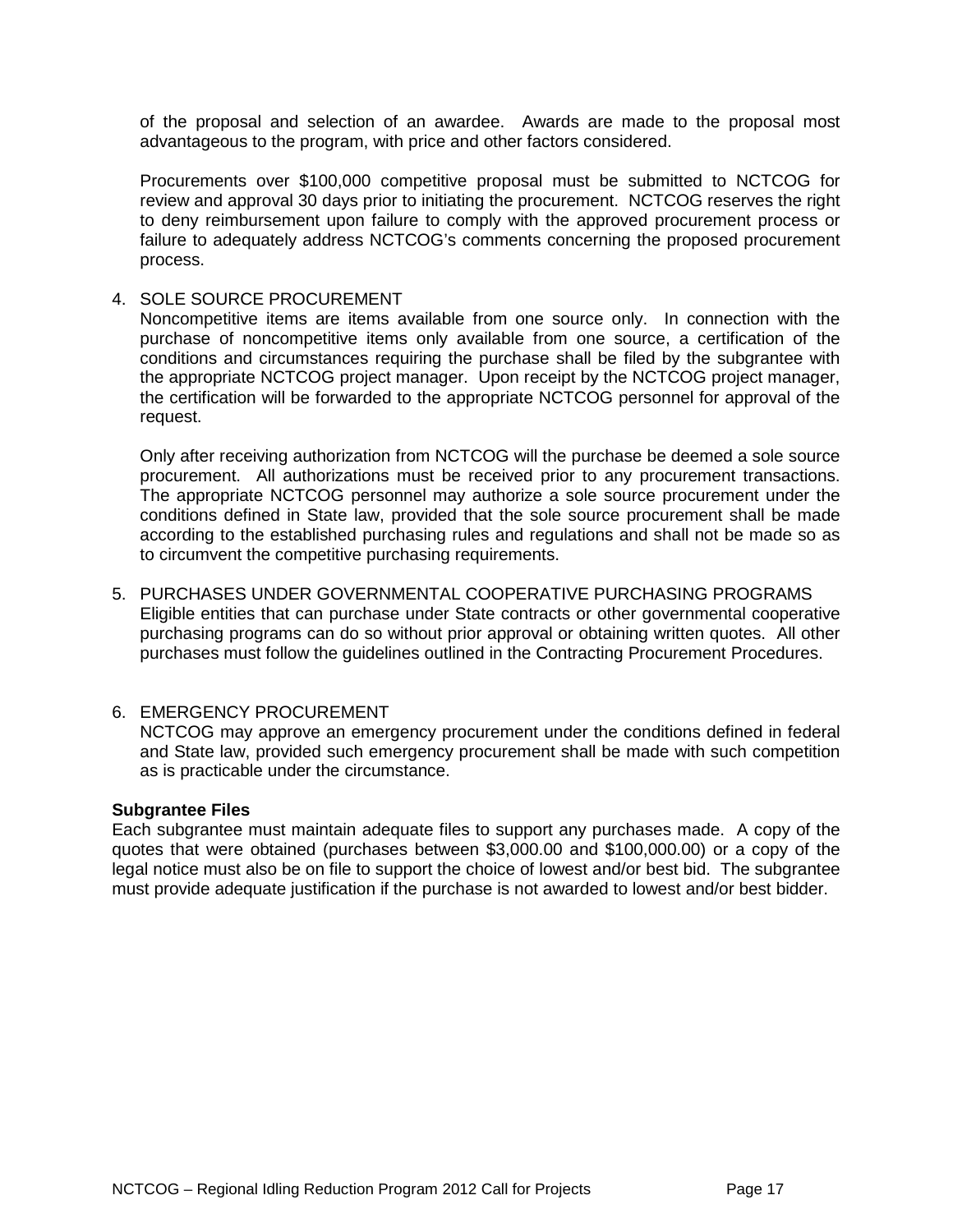## **APPENDIX B.1: Subgrantee Procurement Review Checklist**

<span id="page-17-0"></span>Grant Name and Number: Subgrantee: Subgrantee Federal Award: **Example 2018** Total Project Cost:

| <b>Procurement Requirements</b>                                          |  | <b>No</b> |
|--------------------------------------------------------------------------|--|-----------|
| Does the subgrantee have a written code of conduct for procurement<br>1. |  |           |
| officials?                                                               |  |           |
| 2. Does the subgrantee have a contract administration system in place to |  |           |
| ensure compliance with procurement procedures?                           |  |           |
| 3. Are the following documents included in the subgrantee's contract     |  |           |
| administration system?                                                   |  |           |
| a. Written Procurement History (including rationale used for             |  |           |
| procurement method, selection process, methodology used to               |  |           |
| select vendor)                                                           |  |           |
| b. Solicitation Documentation                                            |  |           |
| c. Purchase Order / Contract                                             |  |           |
| d. Invoice                                                               |  |           |
| e. Proof of Payment                                                      |  |           |
| f. NCTCOG Pre-approval (if applicable)                                   |  |           |

| Item(s) Procured | Purchase | Procurement  |
|------------------|----------|--------------|
|                  | Price    | Method Used* |
|                  |          |              |
|                  |          |              |
|                  |          |              |
|                  |          |              |
|                  |          |              |

List of Procurement Methods:

- 1. Purchases < \$3,000
- 2. Purchases > \$3,000 but < \$100,000
- 3. Purchases > \$100,000 Sealed Bid (Publicly advertised, requires NCTCOG preapproval)
- 4. Purchases > \$100,000 Competitive Proposal (Publicly advertised, requires NCTCOG pre-approval)
- 5. Sole Source (Requires NCTCOG pre-approval)
- 6. Emergency Procurement (Requires NCTCOG pre-approval)
- 7. Governmental Cooperative Purchasing Program (e.g. State BuyBoard, H-GAC Buy, etc.)
- 8. Other Please Explain

Notes: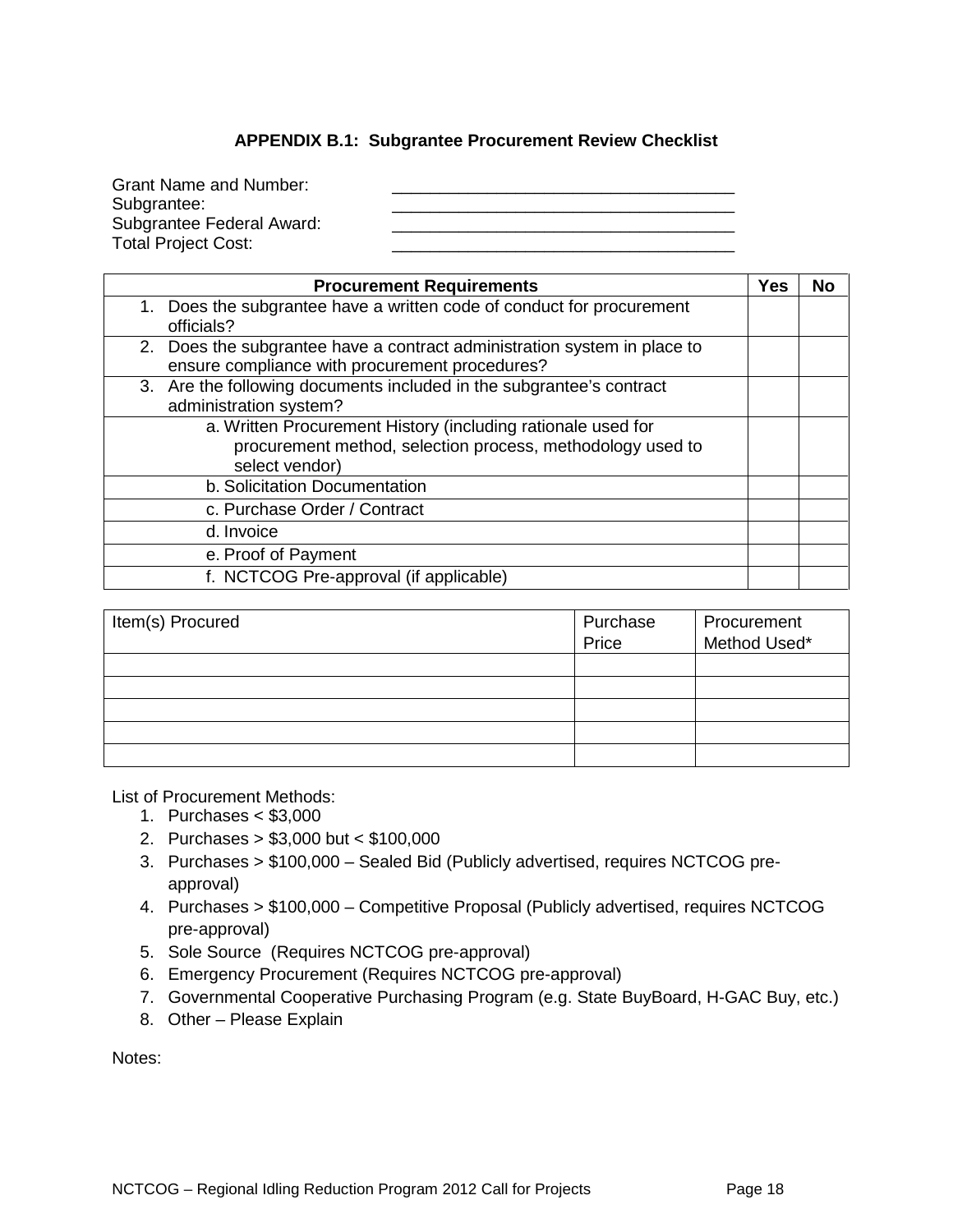## **APPENDIX B.2: Procurement Requirements of 40 CFR 31.36**

## **40 CFR 31.36 Procurement.**

#### <span id="page-18-0"></span>*(see [http://ecfr.gpoaccess.gov/cgi/t/text/text](http://ecfr.gpoaccess.gov/cgi/t/text/text-idx?c=ecfr&rgn=div5&view=text&node=40:1.0.1.2.29&idno=40#40:1.0.1.2.29.3.15.14)[idx?c=ecfr&rgn=div5&view=text&node=40:1.0.1.2.29&idno=40#40:1.0.1.2.29.3.15.14\)](http://ecfr.gpoaccess.gov/cgi/t/text/text-idx?c=ecfr&rgn=div5&view=text&node=40:1.0.1.2.29&idno=40#40:1.0.1.2.29.3.15.14)*

(a) *States.* When procuring property and services under a grant, a State will follow the same policies and procedures it uses for procurements from its non-federal funds. The State will ensure that every purchase order or other contract includes any clauses required by federal statutes and executive orders and their implementing regulations. Other grantees and subgrantees will follow paragraphs (b) through (i) in this section.

(b) *Procurement standards.* (1) Grantees and subgrantees will use their own procurement procedures which reflect applicable State and local laws and regulations, provided that the procurements conform to applicable federal law, the standards identified in this section, and if applicable, §31.38.

(2) Grantees and subgrantees will maintain a contract administration system which ensures that contractors perform in accordance with the terms, conditions, and specifications of their contracts or purchase orders.

(3) Grantees and subgrantees will maintain a written code of standards of conduct governing the performance of their employees engaged in the award and administration of contracts. No employee, officer or agent of the grantee or subgrantee shall participate in selection, or in the award or administration of a contract supported by Federal funds if a conflict of interest, real or apparent, would be involved. Such a conflict would arise when:

(i) The employee, officer or agent,

(ii) Any member of his immediate family,

(iii) His or her partner, or

(iv) An organization which employs, or is about to employ, any of the above, has a financial or other interest in the firm selected for award. The grantee's or subgrantee's officers, employees or agents will neither solicit nor accept gratuities, favors or anything of monetary value from contractors, potential contractors, or parties to subagreements. Grantee and subgrantees may set minimum rules where the financial interest is not substantial or the gift is an unsolicited item of nominal intrinsic value. To the extent permitted by State or local law or regulations, such standards or conduct will provide for penalties, sanctions, or other disciplinary actions for violations of such standards by the grantee's and subgrantee's officers, employees, or agents, or by contractors or their agents. The awarding agency may in regulation provide additional prohibitions relative to real, apparent, or potential conflicts of interest.

(4) Grantee and subgrantee procedures will provide for a review of proposed procurements to avoid purchase of unnecessary or duplicative items. Consideration should be given to consolidating or breaking out procurements to obtain a more economical purchase. Where appropriate, an analysis will be made of lease versus purchase alternatives, and any other appropriate analysis to determine the most economical approach.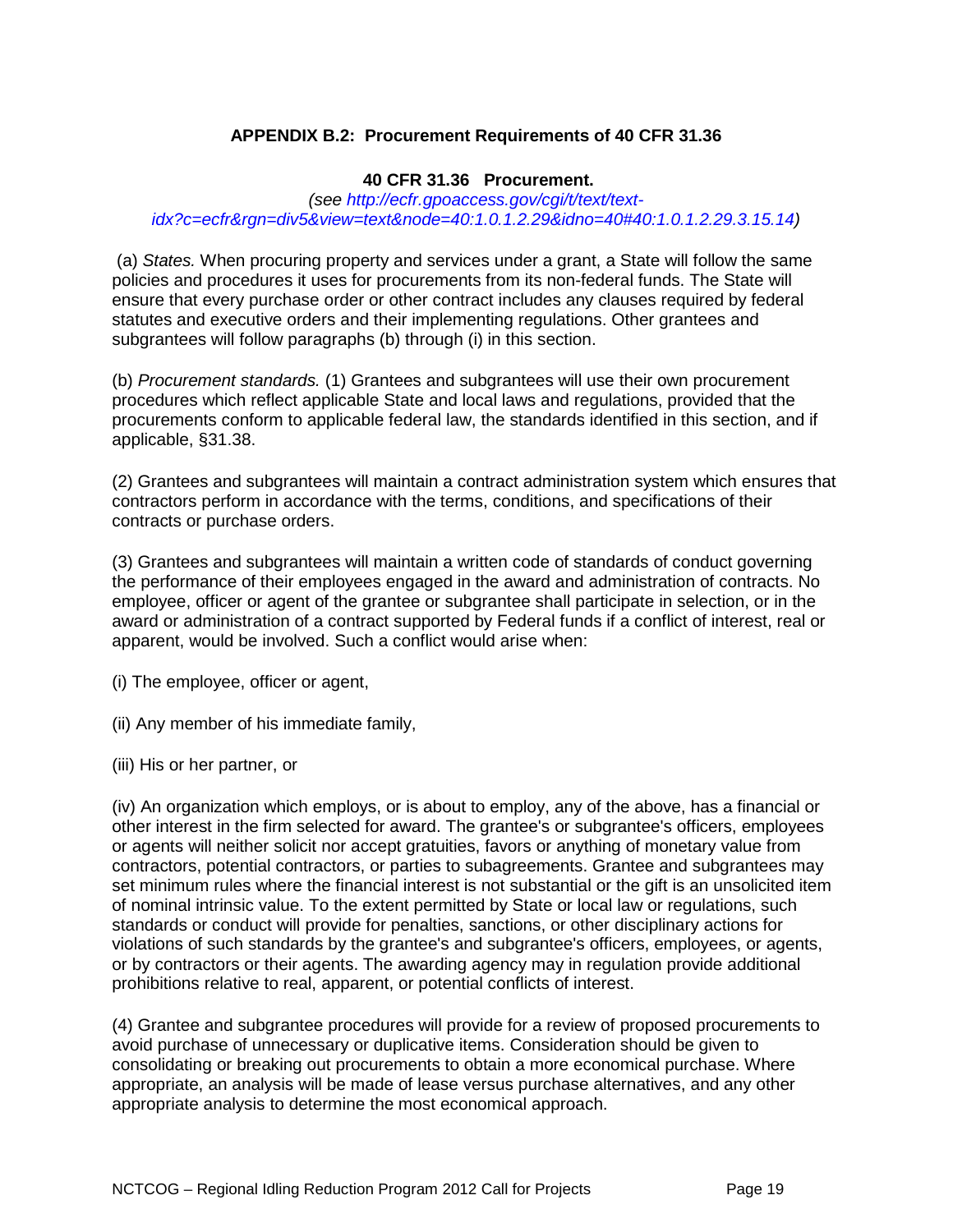(5) To foster greater economy and efficiency, grantees and subgrantees are encouraged to enter into State and local intergovernmental agreements for procurement or use of common goods and services.

(6) Grantees and subgrantees are encouraged to use Federal excess and surplus property in lieu of purchasing new equipment and property whenever such use is feasible and reduces project costs.

(7) Grantees and subgrantees are encouraged to use value engineering clauses in contracts for construction projects of sufficient size to offer reasonable opportunities for cost reductions. Value engineering is a systematic and creative analysis of each contract item or task to ensure that its essential function is provided at the overall lower cost.

(8) Grantees and subgrantees will make awards only to responsible contractors possessing the ability to perform successfully under the terms and conditions of a proposed procurement. Consideration will be given to such matters as contractor integrity, compliance with public policy, record of past performance, and financial and technical resources.

(9) Grantees and subgrantees will maintain records sufficient to detail the significant history of a procurement. These records will include, but are not necessarily limited to the following: rationale for the method of procurement, selection of contract type, contractor selection or rejection, and the basis for the contract price.

(10) Grantees and subgrantees will use time and material type contracts only—

(i) After a determination that no other contract is suitable, and

(ii) If the contract includes a ceiling price that the contractor exceeds at its own risk.

(11) Grantees and subgrantees alone will be responsible, in accordance with good administrative practice and sound business judgment, for the settlement of all contractual and administrative issues arising out of procurements. These issues include, but are not limited to source evaluation, protests, disputes, and claims. These standards do not relieve the grantee or subgrantee of any contractual responsibilities under its contracts. Federal agencies will not substitute their judgment for that of the grantee or subgrantee unless the matter is primarily a Federal concern. Violations of law will be referred to the local, State, or Federal authority having proper jurisdiction.

(12) Grantees and subgrantees will have protest procedures to handle and resolve disputes relating to their procurements and shall in all instances disclose information regarding the protest to the awarding agency. A protestor must exhaust all administrative remedies with the grantee and subgrantee before pursuing a protest with the Federal agency. Reviews of protests by the Federal agency will be limited to:

(i) Violations of Federal law or regulations and the standards of this section (violations of State or local law will be under the jurisdiction of State or local authorities) and

(ii) Violations of the grantee's or subgrantee's protest procedures for failure to review a complaint or protest. Protests received by the Federal agency other than those specified above will be referred to the grantee or subgrantee.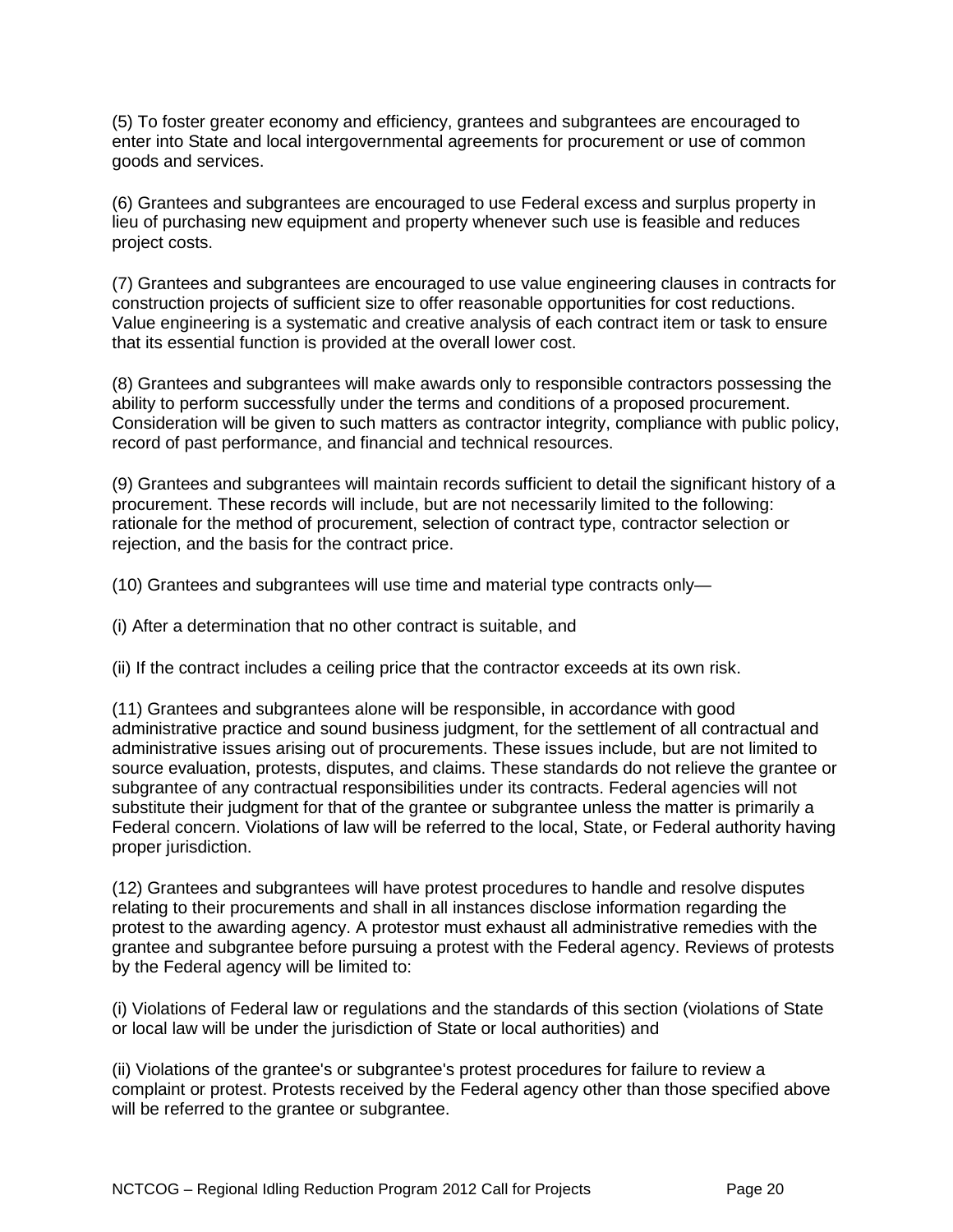(c) *Competition.* (1) All procurement transactions will be conducted in a manner providing full and open competition consistent with the standards of §31.36. Some of the situations considered to be restrictive of competition include but are not limited to:

(i) Placing unreasonable requirements on firms in order for them to qualify to do business,

- (ii) Requiring unnecessary experience and excessive bonding,
- (iii) Noncompetitive pricing practices between firms or between affiliated companies,
- (iv) Noncompetitive awards to consultants that are on retainer contracts,
- (v) Organizational conflicts of interest,

(vi) Specifying only a "brand name" product instead of allowing "an equal" product to be offered and describing the performance of other relevant requirements of the procurement, and

(vii) Any arbitrary action in the procurement process.

(2) Grantees and subgrantees will conduct procurements in a manner that prohibits the use of statutorily or administratively imposed in-State or local geographical preferences in the evaluation of bids or proposals, except in those cases where applicable Federal statutes expressly mandate or encourage geographic preference. Nothing in this section preempts State licensing laws. When contracting for architectural and engineering (A/E) services, geographic location may be a selection criteria provided its application leaves an appropriate number of qualified firms, given the nature and size of the project, to compete for the contract.

(3) Grantees will have written selection procedures for procurement transactions. These procedures will ensure that all solicitations:

(i) Incorporate a clear and accurate description of the technical requirements for the material, product, or service to be procured. Such description shall not, in competitive procurements, contain features which unduly restrict competition. The description may include a statement of the qualitative nature of the material, product or service to be procured, and when necessary, shall set forth those minimum essential characteristics and standards to which it must conform if it is to satisfy its intended use. Detailed product specifications should be avoided if at all possible. When it is impractical or uneconomical to make a clear and accurate description of the technical requirements, a "brand name or equal" description may be used as a means to define the performance or other salient requirements of a procurement. The specific features of the named brand which must be met by offerors shall be clearly stated; and

(ii) Identify all requirements which the offerors must fulfill and all other factors to be used in evaluating bids or proposals.

(4) Grantees and subgrantees will ensure that all prequalified lists of persons, firms, or products which are used in acquiring goods and services are current and include enough qualified sources to ensure maximum open and free competition. Also, grantees and subgrantees will not preclude potential bidders from qualifying during the solicitation period.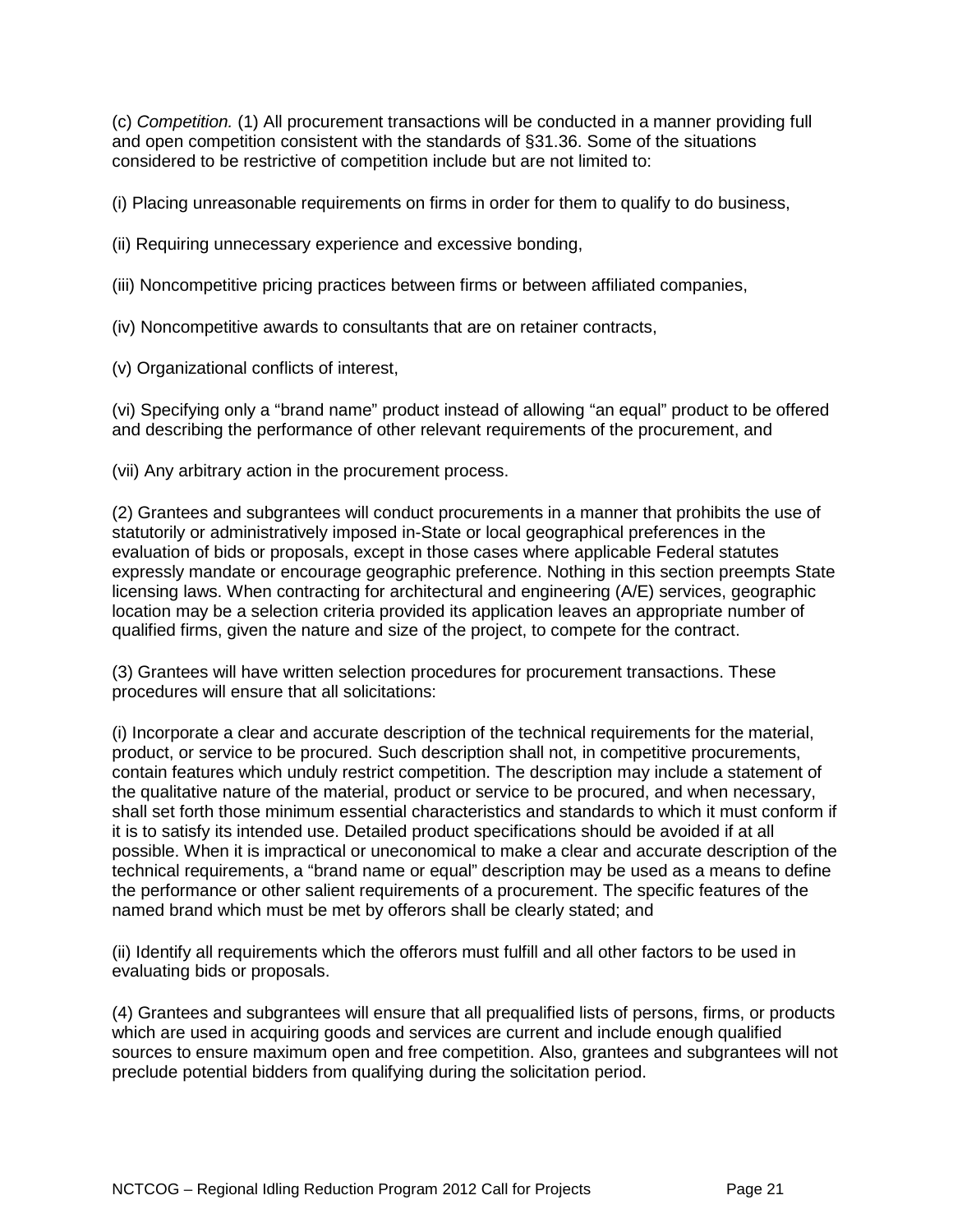(5) Construction grants awarded under Title II of the Clean Water Act are subject to the following "Buy American" requirements in paragraphs (c)(5) (i)–(iii) of this section. Section 215 of the Clean Water Act requires that contractors give preference to the use of domestic material in the construction of EPA-funded treatment works.

(i) Contractors must use domestic construction materials in preference to nondomestic material if it is priced no more than 6 percent higher than the bid or offered price of the nondomestic material, including all costs of delivery to the construction site and any applicable duty, whether or not assessed. The grantee will normally base the computations on prices and costs in effect on the date of opening bids or proposals.

(ii) The award official may waive the Buy American provision based on factors the award official considers relevant, including:

- (A) Such use is not in the public interest;
- (B) The cost is unreasonable;

(C) The Agency's available resources are not sufficient to implement the provision, subject to the Deputy Administrator's concurrence;

(D) The articles, materials or supplies of the class or kind to be used or the articles, materials or supplies from which they are manufactured are not mined, produced or manufactured in the United States in sufficient and reasonably available commercial quantities or satisfactory quality for the particular project; or

(E) Application of this provision is contrary to multilateral government procurement agreements, subject to the Deputy Administrator's concurrence.

(iii) All bidding documents, subagreements, and, if appropriate, requests for proposals must contain the following "Buy American" provision: In accordance with section 215 of the Clean Water Act (33 U.S.C. 1251 *et seq.* ) and implementing EPA regulations, the contractor agrees that preference will be given to domestic construction materials by the contractor, subcontractors, materialmen and suppliers in the performance of this subagreement.

(d) *Methods of procurement to be followed—* (1) *Procurement by small purchase procedures.*  Small purchase procedures are those relatively simple and informal procurement methods for securing services, supplies, or other property that do not cost more than the simplified acquisition threshold fixed at 41 U.S.C. 403(11) (currently set at \$100,000). If small purchase procedures are used, price or rate quotations shall be obtained from an adequate number of qualified sources.

(2) Procurement by *sealed bids* (formal advertising). Bids are publicly solicited and a firm-fixedprice contract (lump sum or unit price) is awarded to the responsible bidder whose bid, conforming with all the material terms and conditions of the invitation for bids, is the lowest in price. The sealed bid method is the preferred method for procuring construction, if the conditions in 31.36(d)(2)(i) apply.

(i) In order for sealed bidding to be feasible, the following conditions should be present: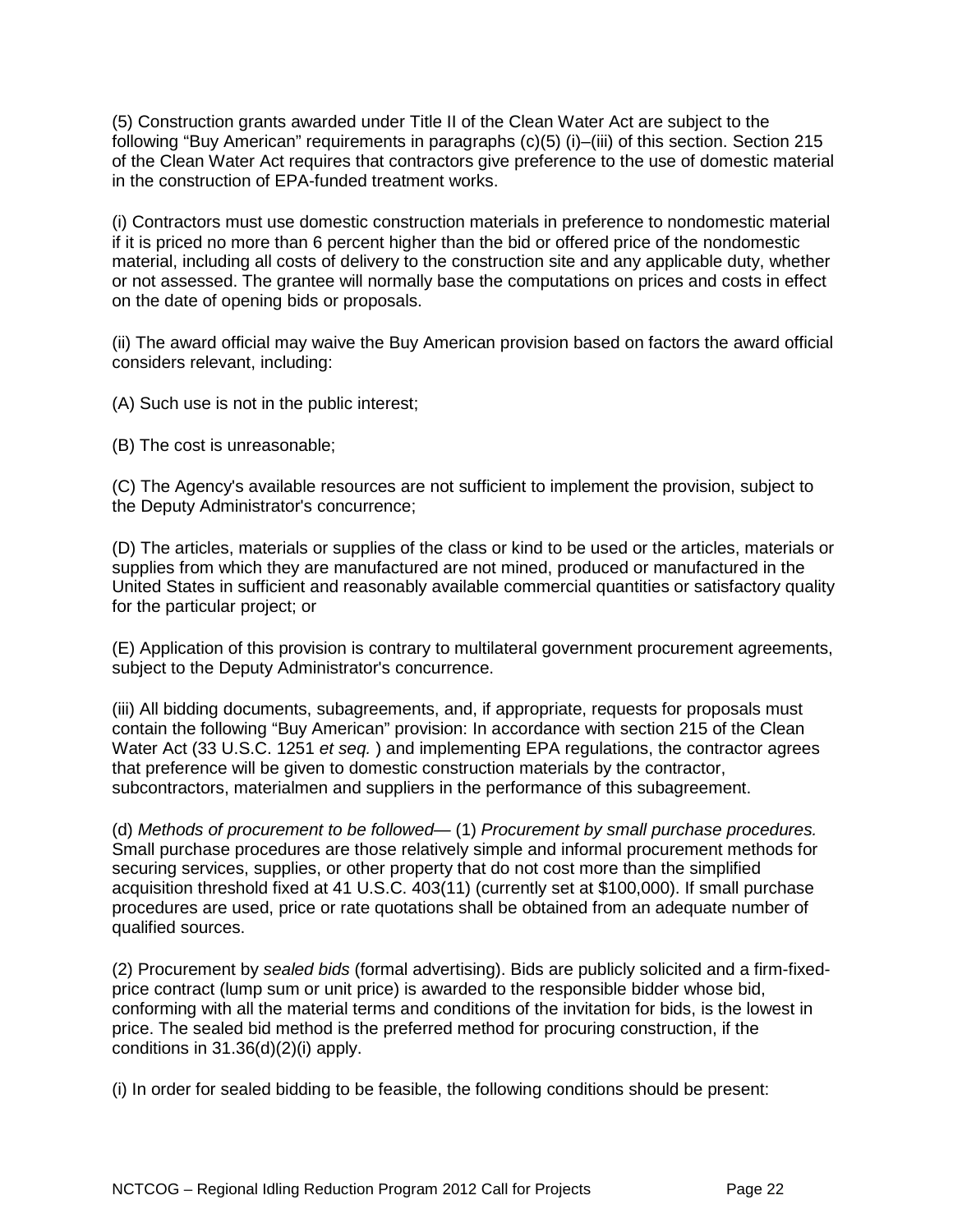(A) A complete, adequate, and realistic specification or purchase description is available;

(B) Two or more responsible bidders are willing and able to compete effectively and for the business; and

(C) The procurement lends itself to a firm fixed price contract and the selection of the successful bidder can be made principally on the basis of price.

(ii) If sealed bids are used, the following requirements apply:

(A) The invitation for bids will be publicly advertised and bids shall be solicited from an adequate number of known suppliers, providing them sufficient time prior to the date set for opening the bids;

(B) The invitation for bids, which will include any specifications and pertinent attachments, shall define the items or services in order for the bidder to properly respond;

(C) All bids will be publicly opened at the time and place prescribed in the invitation for bids;

(D) A firm fixed-price contract award will be made in writing to the lowest responsive and responsible bidder. Where specified in bidding documents, factors such as discounts, transportation cost, and life cycle costs shall be considered in determining which bid is lowest. Payment discounts will only be used to determine the low bid when prior experience indicates that such discounts are usually taken advantage of; and

(E) Any or all bids may be rejected if there is a sound documented reason.

(3) Procurement by *competitive proposals.* The technique of competitive proposals is normally conducted with more than one source submitting an offer, and either a fixed-price or costreimbursement type contract is awarded. It is generally used when conditions are not appropriate for the use of sealed bids. If this method is used, the following requirements apply:

(i) Requests for proposals will be publicized and identify all evaluation factors and their relative importance. Any response to publicized requests for proposals shall be honored to the maximum extent practical;

(ii) Proposals will be solicited from an adequate number of qualified sources;

(iii) Grantees and subgrantees will have a method for conducting technical evaluations of the proposals received and for selecting awardees;

(iv) Awards will be made to the responsible firm whose proposal is most advantageous to the program, with price and other factors considered; and

(v) Grantees and subgrantees may use competitive proposal procedures for qualificationsbased procurement of architectural/engineering (A/E) professional services whereby competitors' qualifications are evaluated and the most qualified competitor is selected, subject to negotiation of fair and reasonable compensation. The method, where price is not used as a selection factor, can only be used in procurement of A/E professional services. It cannot be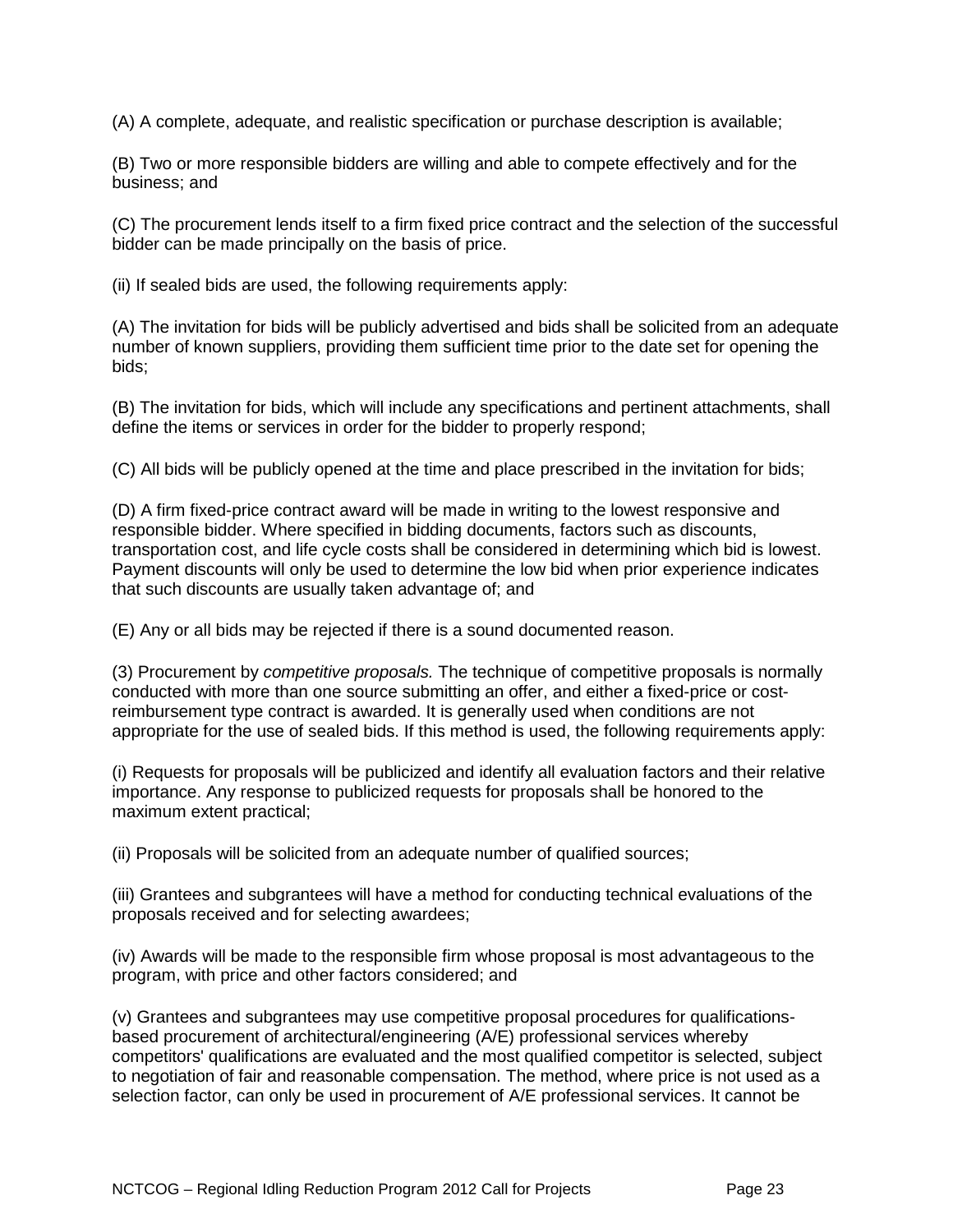used to purchase other types of services though A/E firms are a potential source to perform the proposed effort.

(4) Procurement by *noncompetitive proposals* is procurement through solicitation of a proposal from only one source, or after solicitation of a number of sources, competition is determined inadequate.

(i) Procurement by noncompetitive proposals may be used only when the award of a contract is infeasible under small purchase procedures, sealed bids or competitive proposals and one of the following circumstances applies:

(A) The item is available only from a single source;

(B) The public exigency or emergency for the requirement will not permit a delay resulting from competitive solicitation;

(C) The awarding agency authorizes noncompetitive proposals; or

(D) After solicitation of a number of sources, competition is determined inadequate.

(ii) Cost analysis, i.e., verifying the proposed cost data, the projections of the data, and the evaluation of the specific elements of costs and profits, is required.

(iii) Grantees and subgrantees may be required to submit the proposed procurement to the awarding agency for pre-award review in accordance with paragraph (g) of this section.

## (e) [Reserved]

(f) *Contract cost and price.* (1) Grantees and subgrantees must perform a cost or price analysis in connection with every procurement action including contract modifications. The method and degree of analysis is dependent on the facts surrounding the particular procurement situation, but as a starting point, grantees must make independent estimates before receiving bids or proposals. A cost analysis must be performed when the offeror is required to submit the elements of his estimated cost, e.g., under professional, consulting, and architectural engineering services contracts. A cost analysis will be necessary when adequate price competition is lacking, and for sole source procurements, including contract modifications or change orders, unless price reasonableness can be established on the basis of a catalog or market price of a commercial product sold in substantial quantities to the general public or based on prices set by law or regulation. A price analysis will be used in all other instances to determine the reasonableness of the proposed contract price.

(2) Grantees and subgrantees will negotiate profit as a separate element of the price for each contract in which there is no price competition and in all cases where cost analysis is performed. To establish a fair and reasonable profit, consideration will be given to the complexity of the work to be performed, the risk borne by the contractor, the contractor's investment, the amount of subcontracting, the quality of its record of past performance, and industry profit rates in the surrounding geographical area for similar work.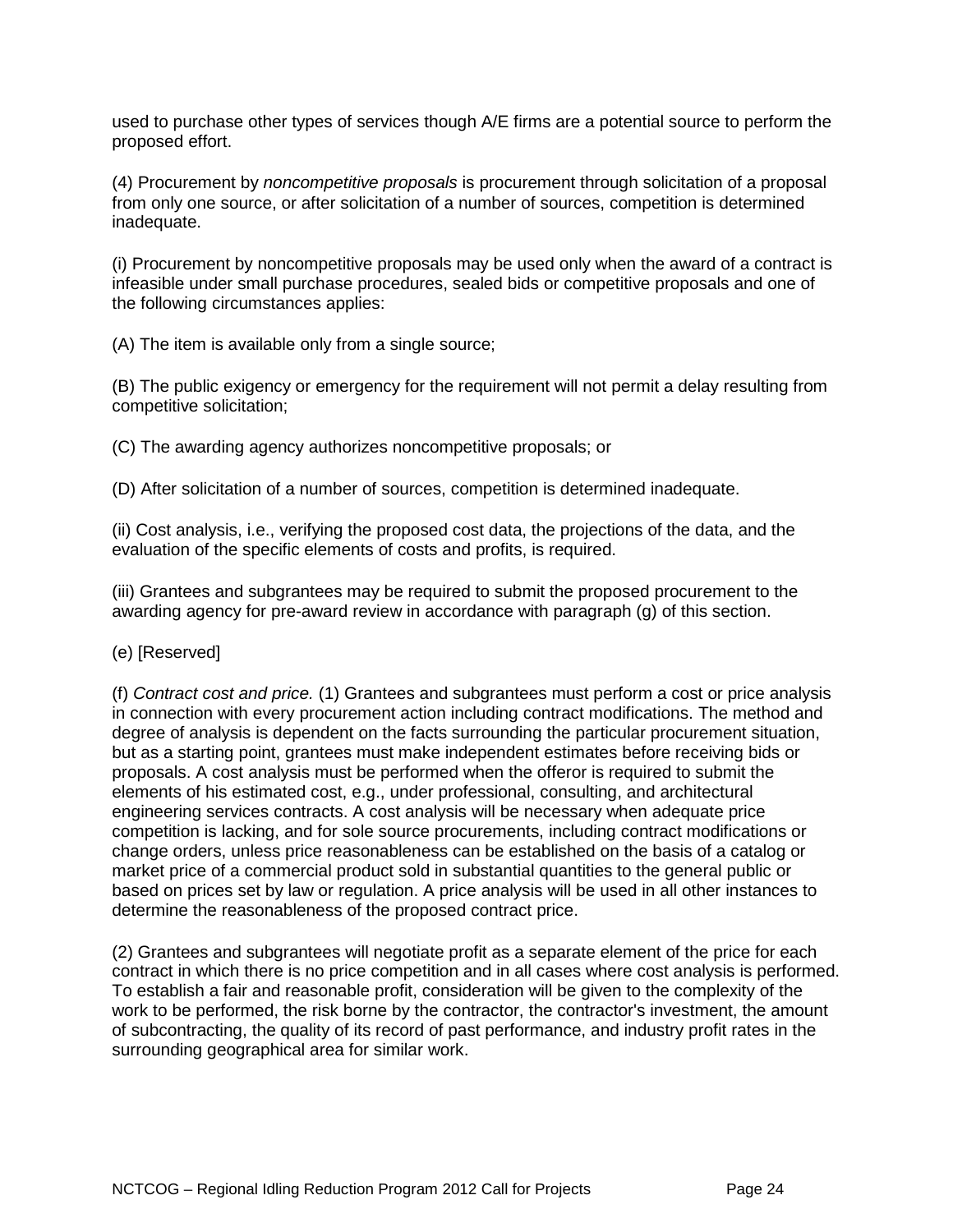(3) Costs or prices based on estimated costs for contracts under grants will be allowable only to the extent that costs incurred or cost estimates included in negotiated prices are consistent with Federal cost principles (see §31.22). Grantees may reference their own cost principles that comply with the applicable Federal cost principles.

(4) The cost plus a percentage of cost and percentage of construction cost methods of contracting shall not be used.

(g) *Awarding agency review.* (1) Grantees and subgrantees must make available, upon request of the awarding agency, technical specifications on proposed procurements where the awarding agency believes such review is needed to ensure that the item and/or service specified is the one being proposed for purchase. This review generally will take place prior to the time the specification is incorporated into a solicitation document. However, if the grantee or subgrantee desires to have the review accomplished after a solicitation has been developed, the awarding agency may still review the specifications, with such review usually limited to the technical aspects of the proposed purchase.

(2) Grantees and subgrantees must on request make available for awarding agency pre-award review procurement documents, such as requests for proposals or invitations for bids, independent cost estimates, etc. when:

(i) A grantee's or subgrantee's procurement procedures or operation fails to comply with the procurement standards in this section; or

(ii) The procurement is expected to exceed the simplified acquisition threshold and is to be awarded without competition or only one bid or offer is received in response to a solicitation; or

(iii) The procurement, which is expected to exceed the simplified acquisition threshold, specifies a "brand name" product; or

(iv) The proposed award is more than the simplified acquisition threshold and is to be awarded to other than the apparent low bidder under a sealed bid procurement; or

(v) A proposed contract modification changes the scope of a contract or increases the contract amount by more than the simplified acquisition threshold.

(3) A grantee or subgrantee will be exempt from the pre-award review in paragraph (g)(2) of this section if the awarding agency determines that its procurement systems comply with the standards of this section.

(i) A grantee or subgrantee may request that its procurement system be reviewed by the awarding agency to determine whether its system meets these standards in order for its system to be certified. Generally, these reviews shall occur where there is a continuous high-dollar funding, and third-party contracts are awarded on a regular basis.

(ii) A grantee or subgrantee may self-certify its procurement system. Such self-certification shall not limit the awarding agency's right to survey the system. Under a self-certification procedure, awarding agencies may wish to rely on written assurances from the grantee or subgrantee that it is complying with these standards. A grantee or subgrantee will cite specific procedures,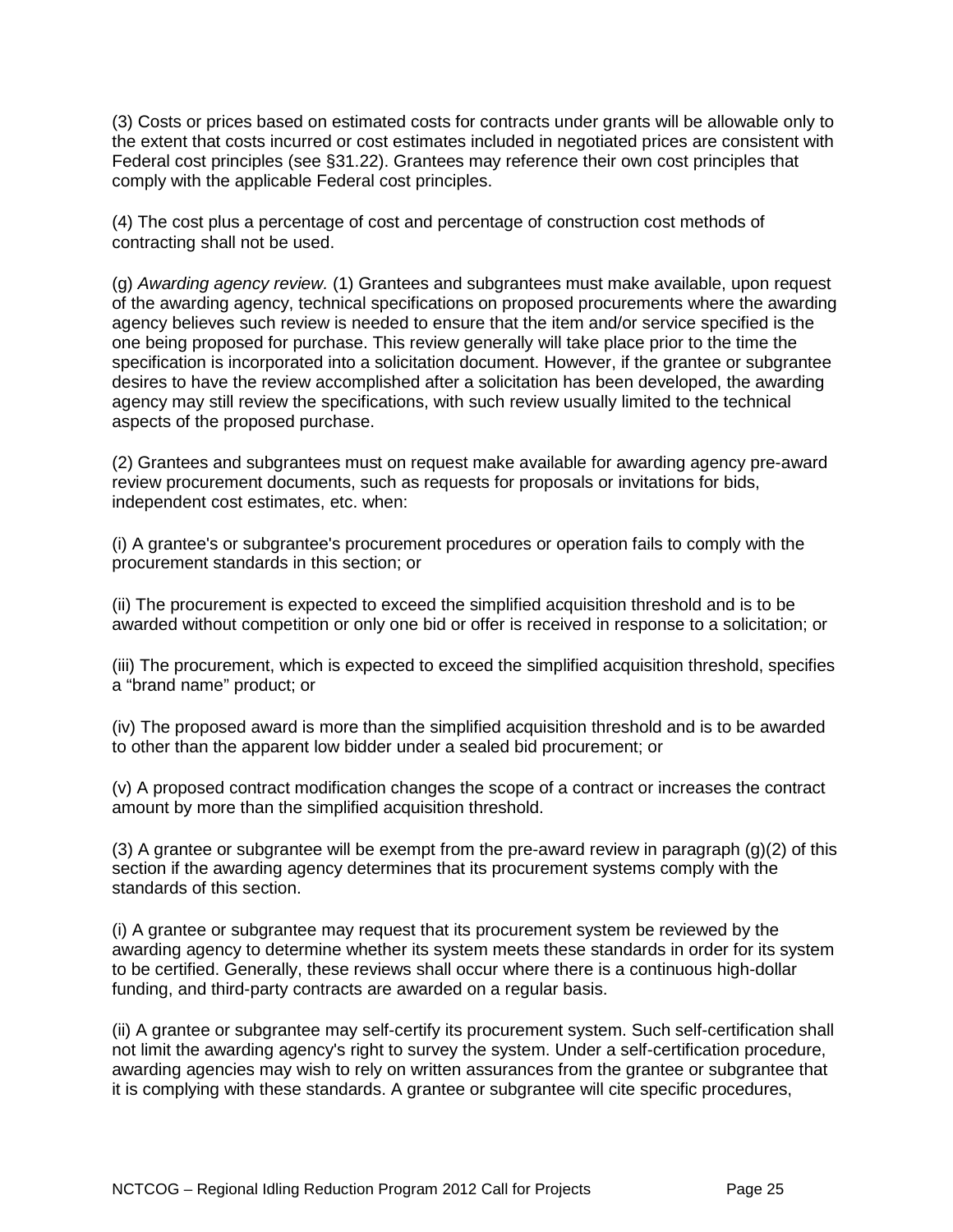regulations, standards, etc., as being in compliance with these requirements and have its system available for review.

(h) *Bonding requirements.* For construction or facility improvement contracts or subcontracts exceeding the simplified acquisition threshold, the awarding agency may accept the bonding policy and requirements of the grantee or subgrantee provided the awarding agency has made a determination that the awarding agency's interest is adequately protected. If such a determination has not been made, the minimum requirements shall be as follows:

(1) *A bid guarantee from each bidder equivalent to five percent of the bid price.* The "bid guarantee" shall consist of a firm commitment such as a bid bond, certified check, or other negotiable instrument accompanying a bid as assurance that the bidder will, upon acceptance of his bid, execute such contractual documents as may be required within the time specified.

(2) *A performance bond on the part of the contractor for 100 percent of the contract price.* A "performance bond" is one executed in connection with a contract to secure fulfillment of all the contractor's obligations under such contract.

(3) *A payment bond on the part of the contractor for 100 percent of the contract price.* A "payment bond" is one executed in connection with a contract to assure payment as required by law of all persons supplying labor and material in the execution of the work provided for in the contract.

(i) *Contract provisions.* A grantee's and subgrantee's contracts must contain provisions in paragraph (i) of this section. Federal agencies are permitted to require changes, remedies, changed conditions, access and records retention, suspension of work, and other clauses approved by the Office of Federal Procurement Policy.

(1) Administrative, contractual, or legal remedies in instances where contractors violate or breach contract terms, and provide for such sanctions and penalties as may be appropriate. (Contracts more than the simplified acquisition threshold)

(2) Termination for cause and for convenience by the grantee or subgrantee including the manner by which it will be effected and the basis for settlement. (All contracts in excess of \$10,000)

(3) Compliance with Executive Order 11246 of September 24, 1965, entitled "Equal Employment Opportunity," as amended by Executive Order 11375 of October 13, 1967, and as supplemented in Department of Labor regulations (41 CFR chapter 60). (All construction contracts awarded in excess of \$10,000 by grantees and their contractors or subgrantees)

(4) Compliance with the Copeland "Anti-Kickback" Act (18 U.S.C. 874) as supplemented in Department of Labor regulations (29 CFR part 3). (All contracts and subgrants for construction or repair)

(5) Compliance with the Davis-Bacon Act (40 U.S.C. 276a to 276a–7) as supplemented by Department of Labor regulations (29 CFR part 5). (Construction contracts in excess of \$2000 awarded by grantees and subgrantees when required by Federal grant program legislation)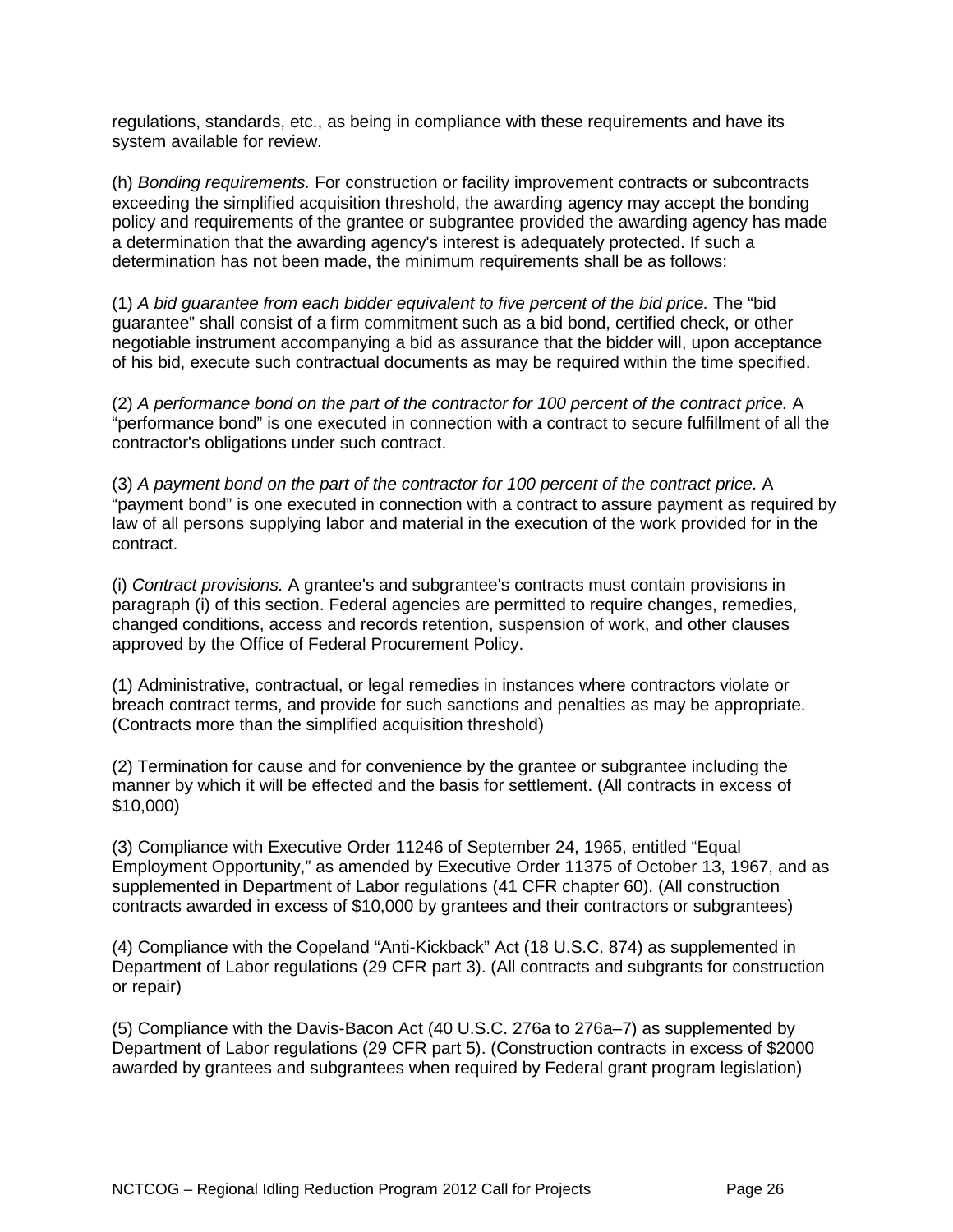(6) Compliance with Sections 103 and 107 of the Contract Work Hours and Safety Standards Act (40 U.S.C. 327–330) as supplemented by Department of Labor regulations (29 CFR part 5). (Construction contracts awarded by grantees and subgrantees in excess of \$2000, and in excess of \$2500 for other contracts which involve the employment of mechanics or laborers)

(7) Notice of awarding agency requirements and regulations pertaining to reporting.

(8) Notice of awarding agency requirements and regulations pertaining to patent rights with respect to any discovery or invention which arises or is developed in the course of or under such contract.

(9) Awarding agency requirements and regulations pertaining to copyrights and rights in data.

(10) Access by the grantee, the subgrantee, the Federal grantor agency, the Comptroller General of the United States, or any of their duly authorized representatives to any books, documents, papers, and records of the contractor which are directly pertinent to that specific contract for the purpose of making audit, examination, excerpts, and transcriptions.

(11) Retention of all required records for three years after grantees or subgrantees make final payments and all other pending matters are closed.

(12) Compliance with all applicable standards, orders, or requirements issued under section 306 of the Clean Air Act (42 U.S.C. 1857(h)), section 508 of the Clean Water Act (33 U.S.C. 1368), Executive Order 11738, and Environmental Protection Agency regulations (40 CFR part 15). (Contracts, subcontracts, and subgrants of amounts in excess of \$100,000)

(13) Mandatory standards and policies relating to energy efficiency which are contained in the State energy conservation plan issued in compliance with the Energy Policy and Conservation Act (Pub. L. 94–163, 89 Stat. 871).

(j) *Payment to consultants.* (1) EPA will limit its participation in the salary rate (excluding overhead) paid to individual consultants retained by grantees or by a grantee's contractors or subcontractors to the maximum daily rate for a GS–18. (Grantees may, however, pay consultants more than this amount). This limitation applies to consultation services of designated individuals with specialized skills who are paid at a daily or hourly rate. This rate does not include transportation and subsistence costs for travel performed; grantees will pay these in accordance with their normal travel reimbursement practices. (Pub. L. 99–591).

(2) Subagreements with firms for services which are awarded using the procurement requirements in this part are not affected by this limitation.

(k) *Use of the same architect or engineer during construction.* (1) If the grantee is satisfied with the qualifications and performance of the architect or engineer who provided any or all of the facilities planning or design services for a waste-water treatment works project and wishes to retain that firm or individual during construction of the project, it may do so without further public notice and evaluation of qualifications, provided:

(i) The grantee received a facilities planning (Step 1) or design grant (Step 2), and selected the architect or engineer in accordance with EPA's procurement regulations in effect when EPA awarded the grant; or